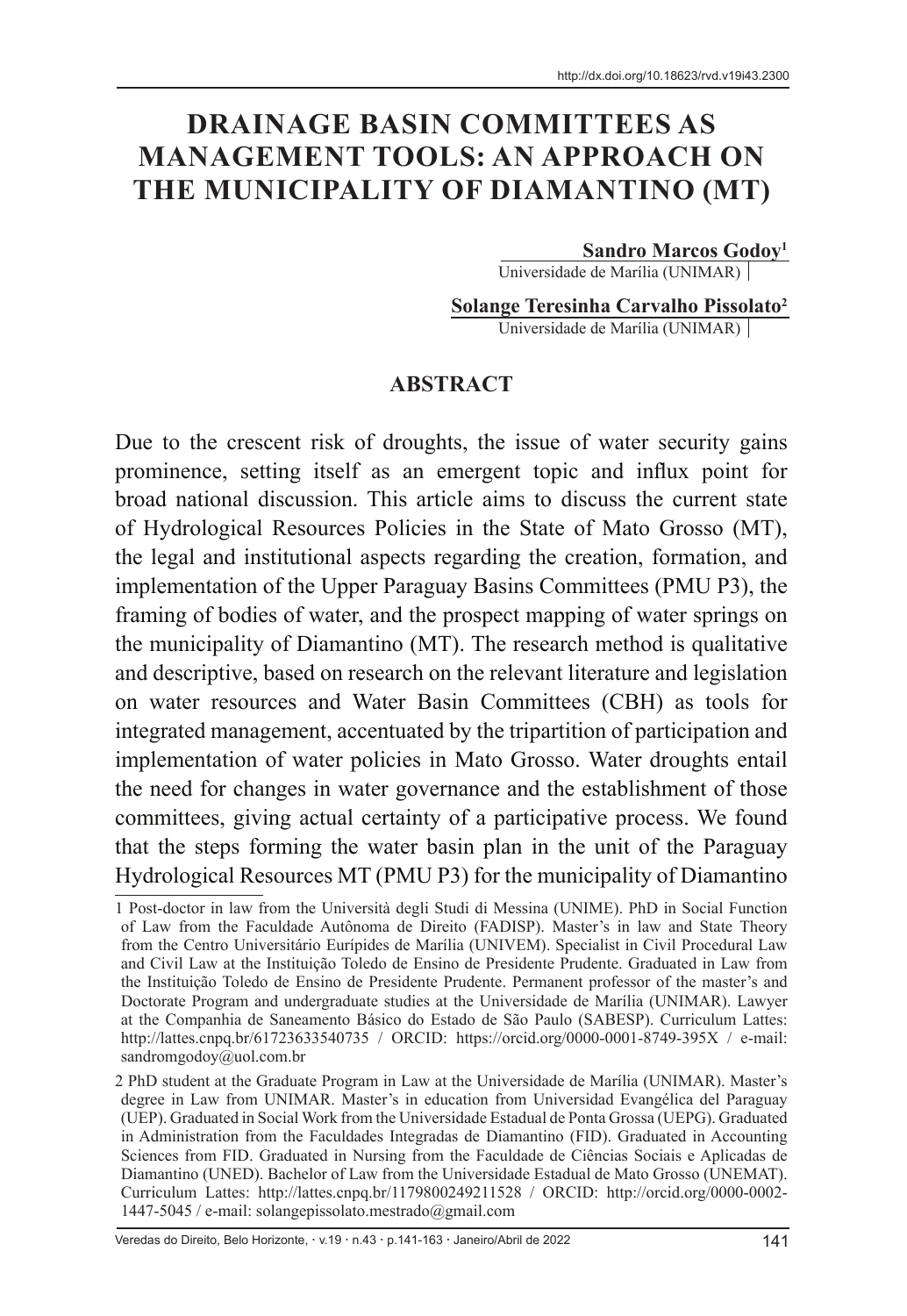is in its implementation phase, having followed the preliminary steps of the process, based on the essence of an integrated administration of water resources.

**Keywords**: Management System of Water Resources; National Water Policy; Water Basin Committees; Water security.

# *COMITÊS DE BACIAS HIDROGRÁFICAS COMO INSTRUMENTOS DE GESTÃO: UMA ABORDAGEM SOBRE O MUNICÍPIO DE DIAMANTINO (MT)*

### *RESUMO*

*Com riscos crescentes de escassez de água, a segurança hídrica ganha protagonismo como tema internacional e ponto de influxo para discussão nacional. O artigo busca discorrer sobre o estado atual da Política de Recursos Hídricos no Estado de Mato Grosso (MT), aspectos legais e institucionais quanto à criação, formação e implementação dos comitês das Bacias do Alto Paraguai Superior – Unidades de Planejamento e Gestão (UPG P3), enquadramento dos corpos d´água e mapeamento para prospecção das nascentes no Município de Diamantino – (MT). A pesquisa é qualitativa e descritiva, ancorada em pesquisa bibliográfica e legislação pertinente aos recursos hídricos e comitês de bacias hídricas (CBH), como instrumentos de gestão integrados, vincados pela tripartição na participação e implementação da política de águas no Mato Grosso. A crise hídrica acarreta a necessidade de mudanças na governança da água, e necessária se faz a efetivação dos Comitês de Bacias, dando concretude a um processo participativo. Conclui-se que as etapas que compõem o plano de bacias hidrográficas UPG P3 pertencentes ao Recurso Hídrico do Alto Paraguai Superior no Município de Diamantino se encontram em fase de implantação, obedecendo às etapas preliminares do processo, pautando-se na essência de uma gestão integrada dos recursos hídricos.*

*Palavras-chave: Comitê de Bacia Hidrográfica; Política Nacional de Água; Segurança hídrica; Sistema de Gerenciamento de Recursos Hídricos.*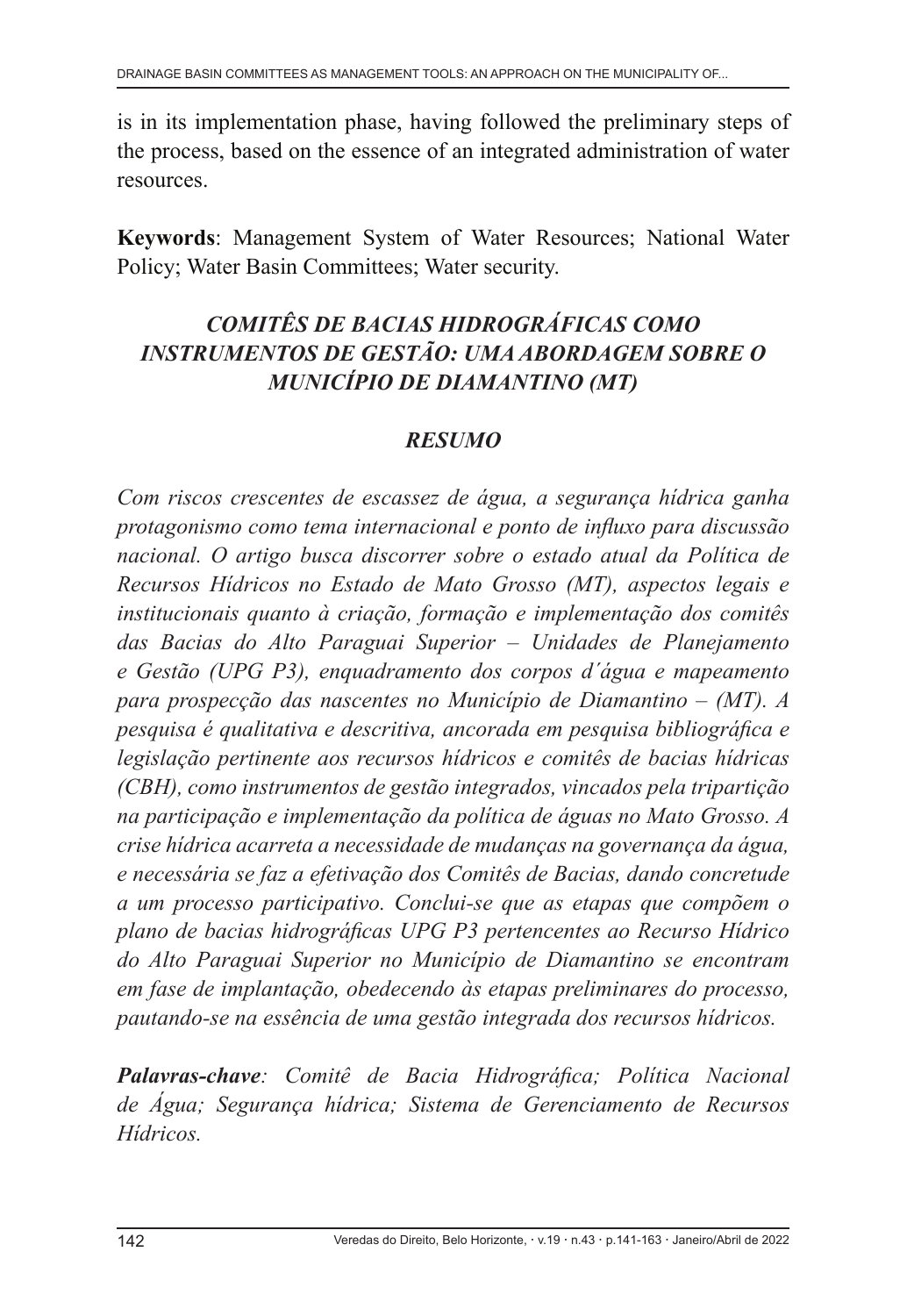#### **INTRODUCTION**

The planet has shown that it no longer supports the current pace of goods production and consumption, making the not-too-distant future uncertain and worrying. The paradigm of the myth of water abundance has been overcome, and the theme of water security has become vital for society and the economy, changing in size and demanding answers for climatic uncertainties resulting from the severity of water crises marked by severe droughts, floods, and federative conflicts. Thus, sustainable development will not be achieved without water security.

The idea of water security is a global challenge resulting from energy and food security and climate issues since the evidence points to their interconnection and interdependence, given that actions in one area often impact the others. We should warn that the water-energy-food-climate system will also face the reordering of international trade in the coming years resulting from the global population increase, especially in its largest consumer markets.

According to the Brazilian National Water Security Plan (PNSH), prepared by the National Water and Sanitation Agency, water security is linked with water availability in sufficient quality and quantity to meet human needs and economic activities and preserve aquatic ecosystems. From this perspective, sustainable development and water are intrinsically related, challenging the improvement of efficient water use in production processes without harming prices.

Sustainable development is not synonymous with economic development as the latter depends on an increasing consumption of natural resources and energy. Thus, what is required is a new ethics and rationality by reducing consumption and re-establishing the bond uniting man and nature and its designation as sustainable development forged in the document Our Common Future (Brundtland Report), published in 1987 by the World Commission on Environment and Development (CMMAD).

The difference between development and economic growth lies in the fact that economic development implies a harmonious, structured enlargement with successive and profound social changes. Economic growth, on the other hand, may result from a one-off problem of the State or from the increase in gross domestic product (GDP), for example.

Sustainable development is one in which human intervention has neither negative effects on the environment to the point that it cannot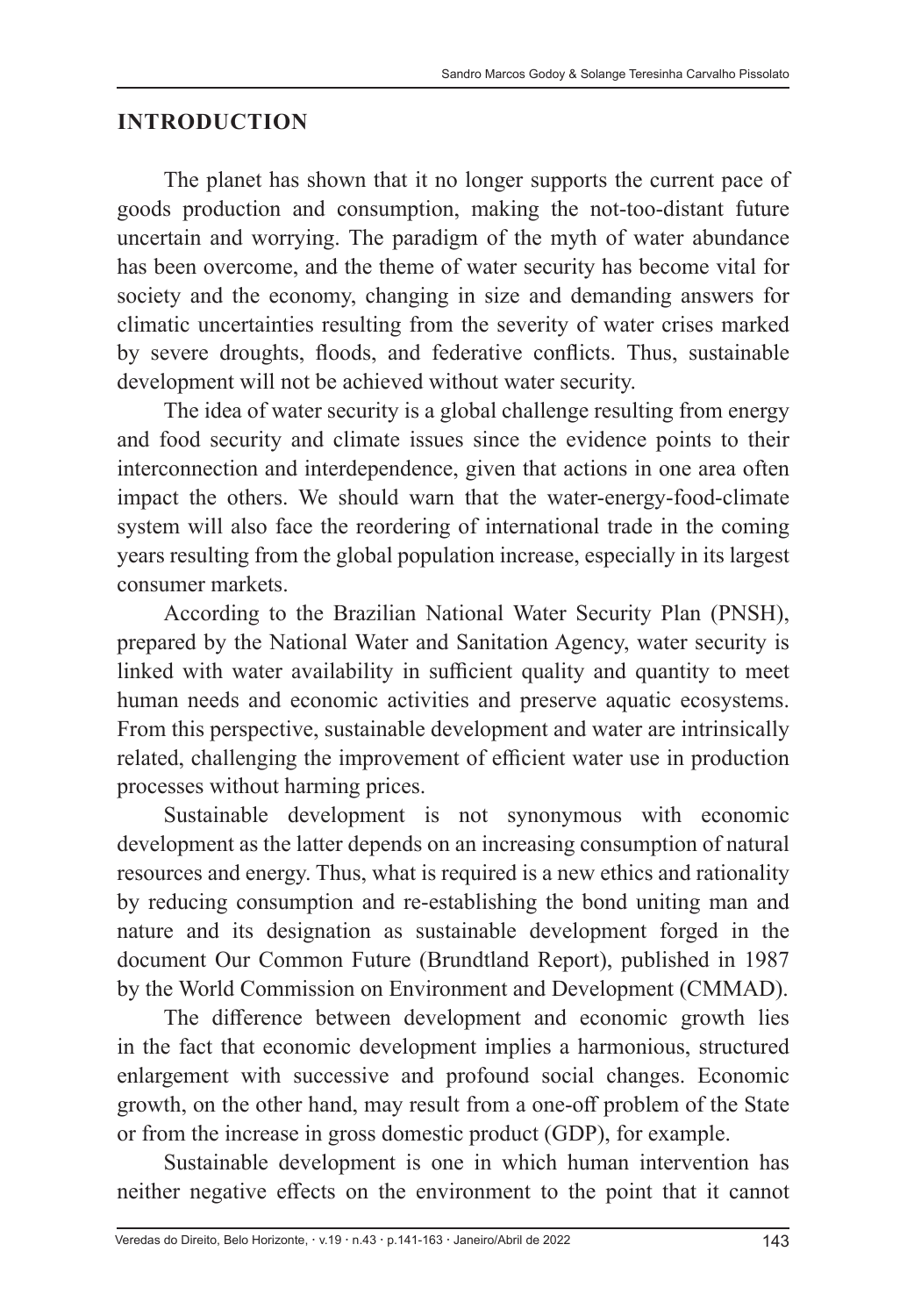recover from the change it has suffered nor compromises other life forms so human beings can take advantage of resources. Thus, it is necessary to regulate not only production and the market but also consumption and public policies, bringing better living conditions to all, in compliance with the Sustainable Development Goals (SDGs) of the 2030 agenda.

In 2011, the United Nations Security Council highlighted the relevance of the issue and the serious consequences of climate change in relation to water. Water security then began to formally make up its agenda and integrate the SDGs. The 2030 Agenda, a document adopted at the 2015 UN General Assembly, includes, as one of its 17 SDGs, Objective 6: Clean Water and Sanitation – "Ensure availability and sustainable management of water and sanitation for all", connected to several other objectives. The goal by 2030 is to achieve universal and equitable access to drinking water.

Based on these considerations, this article seeks to discuss the current state of the Water Resources Policy in Mato Grosso State (MT) regarding the legal and institutional aspects pertinent to the creation, formation, and implementation of the Upper Paraguay Basins (PMU) P3 Committees, and punctuate the framing of water bodies and prospect mapping springs in the municipality of Diamantino (MT). Moreover, we expect to stimulate the necessary and urgent debate on the effective implementation of water management.

We opted for qualitative descriptive research. The methodological procedures used were anchored in a bibliographical investigation regarding legislation relevant to water resources and drainage basin committees (DBC) as integrated management instruments, marked by tripartition in the participation and implementation of water policies in MT. The legislative framework was presented, which can and/or should be used by the state to overcome the barriers of mere discourse.

This study proposes a thematic prospection based on the National Policy for Water Resources (PNRH), especially the DBC, as water management instruments. From there, we outlined our starting question: How was the proposal for framing the water bodies processed by Collaboration Term 1400-2017 (with a time lapse from 2018 to 2038) and the stages of the Upper Paraguay River Basin Committee conducted? To answer this, we sought evidence of which products have been presented so far.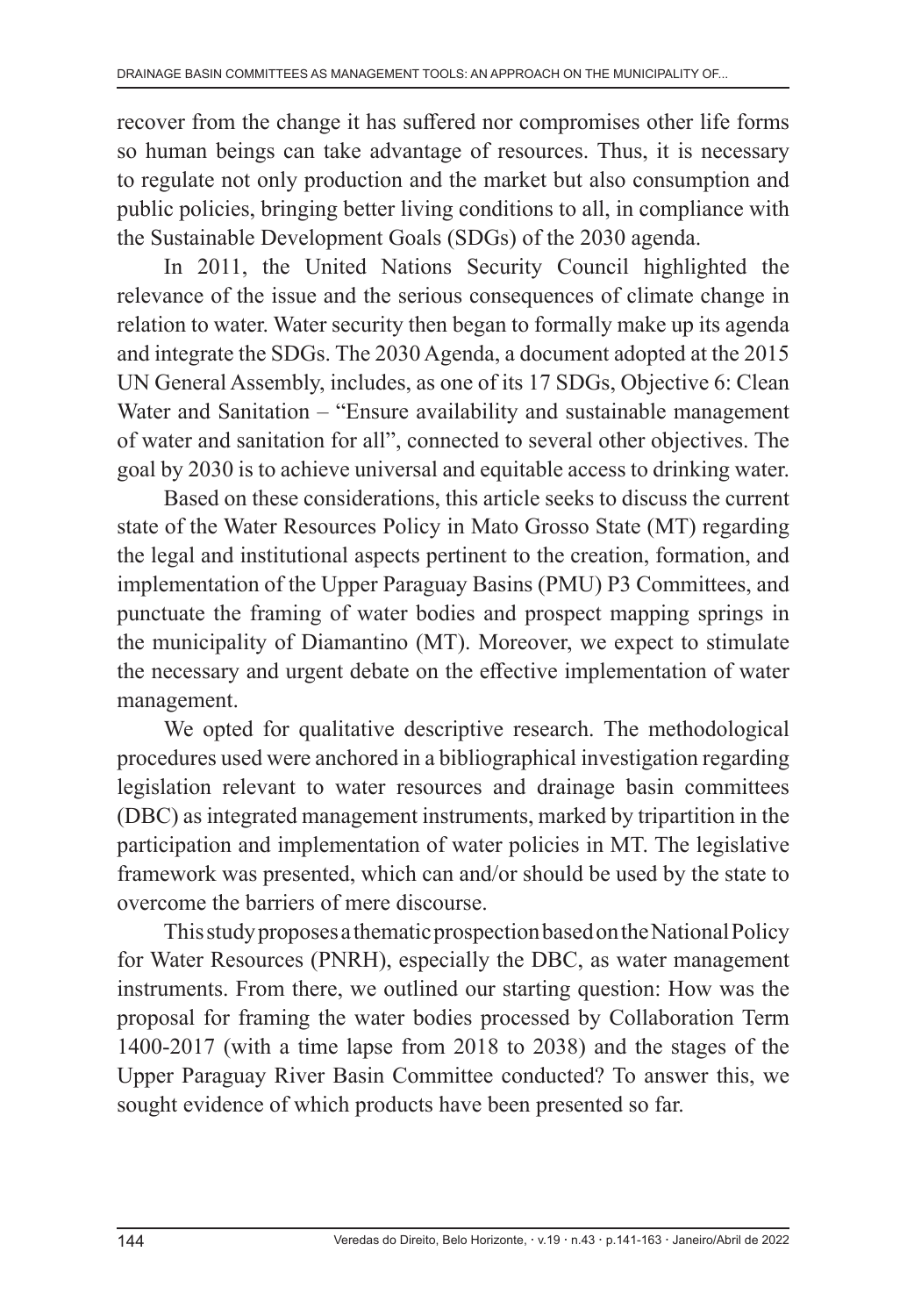#### **1 WATER RESOURCES PUBLIC POLICIES AND THEIR LEGAL FRAMEWORK**

Ensuring the sustainable development of water means ensuring economic, political, social, and ecological access to it for present and future generations in line with art. 255 of the 1988 Federal Constitution (CF/88), the landmark of a new phase of water management (BRASIL, 1988).

Inscribed in art. 21, XIX, of the Constitution, is the basis of Law No. 9,433 (BRASIL, 1997), which established the PNRH and created the Water Resources Management System and, in art. 225, enshrines water as an environmental heritage and a common asset of all, sharing the domain between the Union and the States, without leaving room for the inclusion of waters in the domain of municipalities and individuals (KRAVUSTSCHKE, 2019).

In recent years, water has gained prominence and water resources have gained a leading role, receiving differentiated treatment with a more integrative proposal, limited to local values and social management participation. The ideological bias of the waters was mitigated as a promotion of the generation of goods and wealth, as of the temporal and legal framework prescribed by Law N. 9,433 (BRASIL, 1997), called the Water Law, effective as a political possibility for the singularized management of water resources in Brazil.

Based on its own legislation, the National Water Policy gives concreteness to the explicit national formalization of the law for the participation in water resources management. "This legal discourse, supported by the liberal saying that everyone is equal before the law, has its importance as sociohistorical determination since it produces the erasure of differences from different places" (KRAVUTSCHKE, 2019, p. 27).

Water management in Brazil is based on the multiple use of water in the decentralized management of hydrographic basins, ensuring the integrated participation between users and the community with the Public Power. One of its objectives is to ensure that current and future generations have the necessary water availability with a quality whose standards are appropriate to their respective uses, i.e., the basis for sustainable development (ANA, 2021).

Due to the impulse for changes in legislation in the recent past, for Souza Junior (2004), Brazil inaugurates a management phase for water resources to disseminate participation as an attribute of systemic integration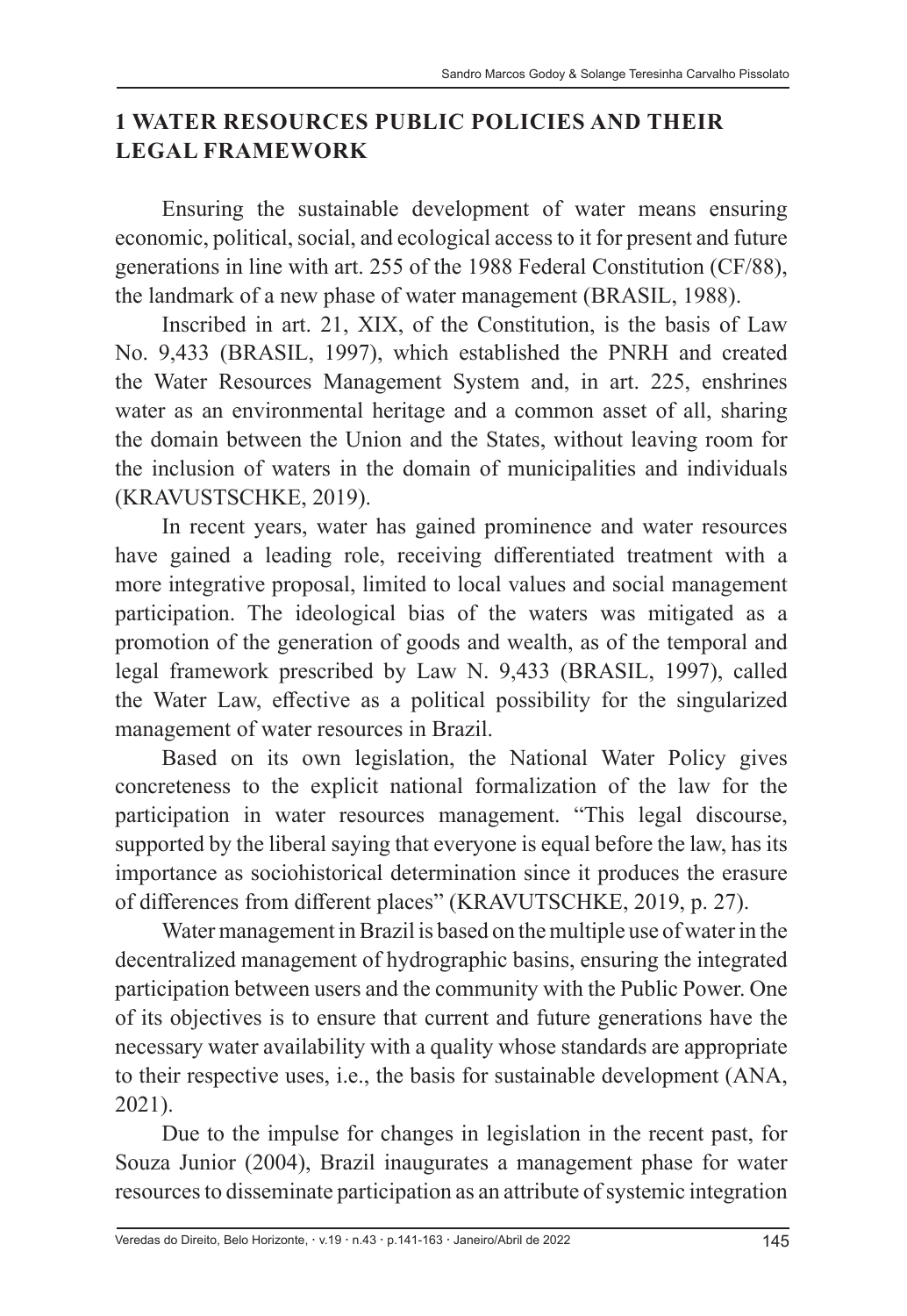and decentralization. Thus, "[…] it has the Drainage Basin as a territorial cutout, in which the basin committee and the water agency represent the body acting in this management" (KRAVUTSCHKE; CARVALHO, 2018, p. 51).

According to Borsoi and Torres (1997), the water legislation adopted as a policy for the sector is the systemic model matrix. Its central point is to propose participatory integration and, as a presupposition, to combine social equity and environmental balance, in addition to economic growth, giving contours of a social negotiation in the environment of the drainage basin planning unit.

For Kravutschke and Carvalho (2018, p. 54), this timeline configured a whole chronology marking, as a point of origin, "[…] the planning vision developed with the Water Code, in Federal Decree No. 24,642 (BRASIL, 1934), which contained instructions to support the guiding principles of Brazilian water resources policy", thus raising the discussions constituting the basis of the CF/88 precepts and the legislative framework which regulated the water segment (BRASIL, 1988).

The changes and evolution which have occurred over time gradually and uninterruptedly, year after year, record a linear path especially marked by promoted events from which documents were issued in general meetings. These served as instrumental foundations to formulate state and federal legislation on water resources, raising a critical concern with the historical correspondence of social reality. For example, the Salvador (ABRH, 1987), Foz do Iguaçu (ABRH, 1989), Rio de Janeiro (ABRH, 1991), Gramado (ABRH, 1993), and Recife Charters (ABRH 1995) served to demarcate the senses and structure the relations of state and societal forces on water policy (KRAVUSTSCHKE, 2019).

A dynamism follows these changes and, in line with the previous paragraph, it is important to highlight the Projeto Legado (Legacy Project) from ANA, which proposed a Draft Constitutional Amendment – called PEC da Água – for its inclusion in art. 21, XIX, CF/88 (BRASIL, 1988). Projeto Legado brings 20 proposals to improve constitutional, legal, and infralegal water frameworks in Brazil (ANA, 2017).

According to Jacobi, Cibim, and Leão (2015), it is necessary to face the sustainable use of water by reviewing the current water policy anchored in risk management and promotion of transparency in public management, demanding new responses which integrate the various actors connected to a water action network. The challenges for water governance involve,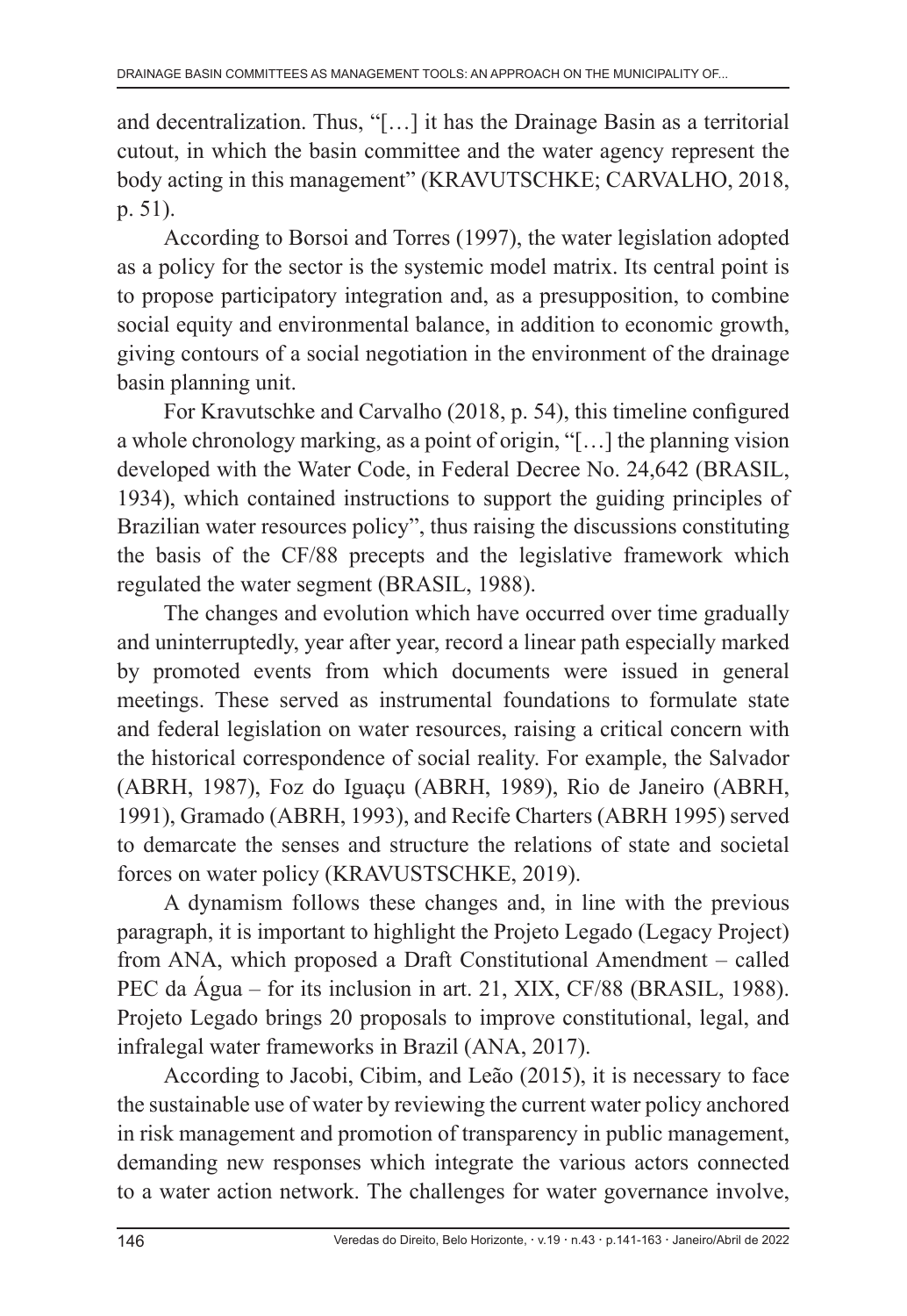for Jacobi, Paz, and Alves (2021), citizens and stakeholders' effective participation. Solutions involve building a collective model sensitive to the complexity of social and environmental systems. Thus,

> [...] the challenge of negotiating different points of view and effectively communicating their ideas and worldviews, and this requires broadening the dialogue on the water crisis, vulnerability, and uncertainties inherent in the unsustainable model of society we are building (JACOBI; PEACE; ALVES, 2021, p. 253).

The water crisis has deep roots, demanding a paradigmatic change and implying complex realities which require a systemic vision. In this bias, studies conducted in the last decade<sup>3</sup> highlight the water crisis in relation to water quality among the 10 most relevant impacts for society (PIHL *et al*., 2021).

A context of global climate change is envisaged. In Brazil, more punctually from 2012 onward, a complex scenario is installed, showing the growing vulnerability of water systems and water scarcity. As a consequence, numerous municipalities in the country are affected by rainfall reduction and droughts (FERNANDES *et al.*, 2021). However, if we conceive the water crisis solely and exclusively from the climate perspective, we can incur the risk of disregarding points relevant to involved institutions and actors' responsibility in water governance (ANA, 2014).

Despite having a law implementing a system with "[…] integrated, participatory, and decentralized water management, with the participation of the public authorities, civil society, and users of each basin" (MESQUITA, 2018, p. 56). It is important to emphasize the need for government strategic planning and coordinated actions. These mechanisms should be able to give full concreteness and implementation to the national water resource policy, since "[…] water dominiality does not transform the federal and state governments into water owners but makes them managers of this good in the name of the public interest" (MESQUITA, 2018, p. 59).

For Santos (2011, p. 19), "[…] water scarcity is becoming one of humanity's greatest problems and the rational exploitation of water resources, considering its multiple uses, is undoubtedly a great challenge to be faced this century", evincing problems with water resource management, inadequate infrastructure, lack of articulation between the various stakeholders, the deficit of domestic sewage treatment, the increase in deforestation and occupation in water sources areas, lack of planning for

<sup>3</sup> A recently published study, coordinated by Future Earth Global and conducted by several authors, which screened climate science articles published in the last two years.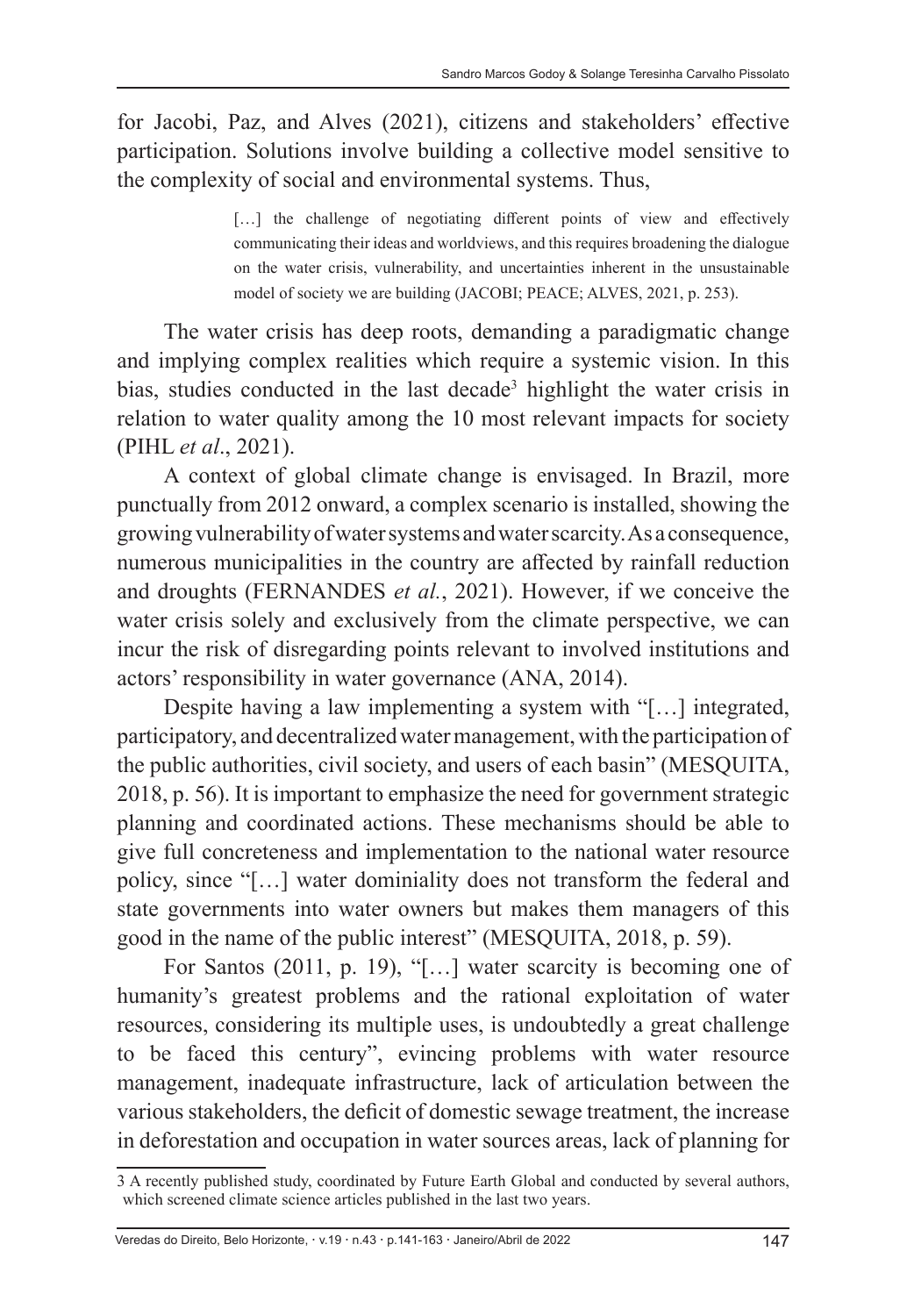the construction of new reservoirs, lack of investments to reduce losses, and lack of institutional coordination to solve critical issues (DALLA CORTE, 2019).

#### **1.1 The challenges for water management: advances and setbacks in Mato Grosso**

The increase in uses due to economic development and the degradation by the pollution of water resources are causing an imbalance between water supply and demand, producing constant conflicts between users, especially in regions in which these resources are scarce (SANTOS, 2011). The use of water resources by man "[…] has generated changes in the natural conditions of the drainage basin, which has caused changes in the water quality of the basin" (SANTOS, 2011, p. 48). This requires transposing public policy plans for more effective actions. Otherwise, it would all be just inspiration.

The public policy of water resources management proposed for MT contemplates decentralizing management by legalizing spatialities per drainage basin and creating a tripartite management committee to build participatory and shared management among public authorities, users, and civil society. The growth of the body of international and national environmental standards has marked the last few years. However, for Dalla Corte (2019), its current status is insufficient to overcome water problems, failing to achieve the desired sustainable and just effects, thus demanding that the legal framework be more effectively (re)thought so it can contribute to the ecological integrity of the planet and ensure the human right to water.

### **1.2 Mato Grosso, its public policy for water resources management, and its legal and institutional aspects**

We should make some preliminary considerations. To enable the implementation of the PNRH, "[…] management tools such as water resource plans have been put in place; the framing of water bodies in classes according to predominant uses, the right to water resources, and the demand for water resources" (MESQUITA, 2018, p. 60), which, in addition to meeting ANA guidelines, support the review and consolidation of the Work Plan activities.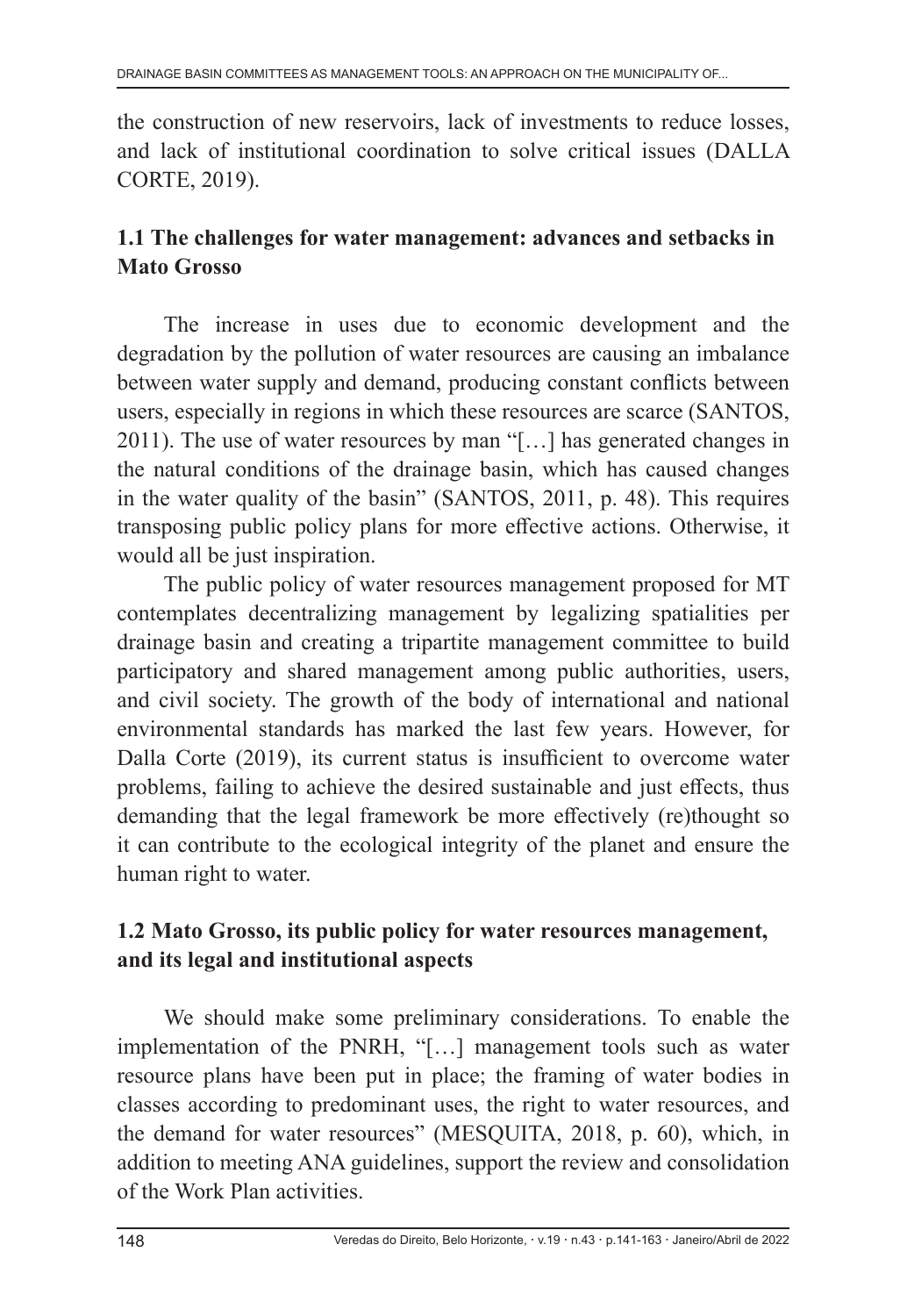Planning the use of existing spring waters can provide their better use, control, and conservation. However, the great challenge to this plan is meeting the demands for multiple uses in an integrated and optimized way for the whole system (SANTOS, 2011, p. 20).

In Brazil, Law No. 9,433 (BRASIL, 1997), the Water Law, advocates decentralized management shared by the public and private sectors, anchored in guiding principles already predominantly accepted and internationally practiced, which are: adoption of the drainage basin as a planning and management unit; recognition of the economic value of water; decentralized and participatory management, providing for, various management tools in its Chapter IV, art. 5: (1) water resource plans; (2) framing of water bodies in use classes; (3) granting rights to use; (4) demands for water; (5) compensation to municipalities; and (6) the Information System (BRASIL, 1997).

Mato Grosso State encompasses a wide environmental diversity provided by biotic and abiotic factors and is well-endowed with both surface and underground water with no arid or semiarid regions. its territory contains three important Brazilian biomes: the Amazon Forest, the Cerrado, and the Pantanal, as well as a vast transition area between the Amazon and Cerrado, called Ecotone. It has an extensive drainage system since it houses the springs of three relevant river basins: Platina, Amazon, and Araguaia-Tocantins. It is also characterized by an average precipitation which can vary between 1,200 and 2,000 mm/year (DALLA NORA; NETTO, 2012; SOUZA *et al*., 2013).

With regard to the Brazilian water policy, and MT in particular, the State System of Water Resources (SERH), created by State Law N. 6,945 of 1997, repealed by Law No. 11,088, of March 9, 2020 (D.O.10.03.20), providing for the State Water Resources Policy, instituted SERH and other measures, is established to follow the same principles and foundations of the National Law on Water Resources Policy and molds itself to the requirements of tripartite management prescribed in Title II, Chapter III, Art. 31 of that law (MATO GROSSO, 2020). It consists of the managing/ coordinating body, exercised by the State Secretariat for the Environment (SEMA), collegiate entities (formed by the State Council of Water Resources – CEHIDRO,) and the DBC. The State Water Resources Plan (PERH), as one of the instruments of the State Water Resources Policy, was approved by Resolution no. June 26, 2009, which structures, establishes references, and guides the management of water resources.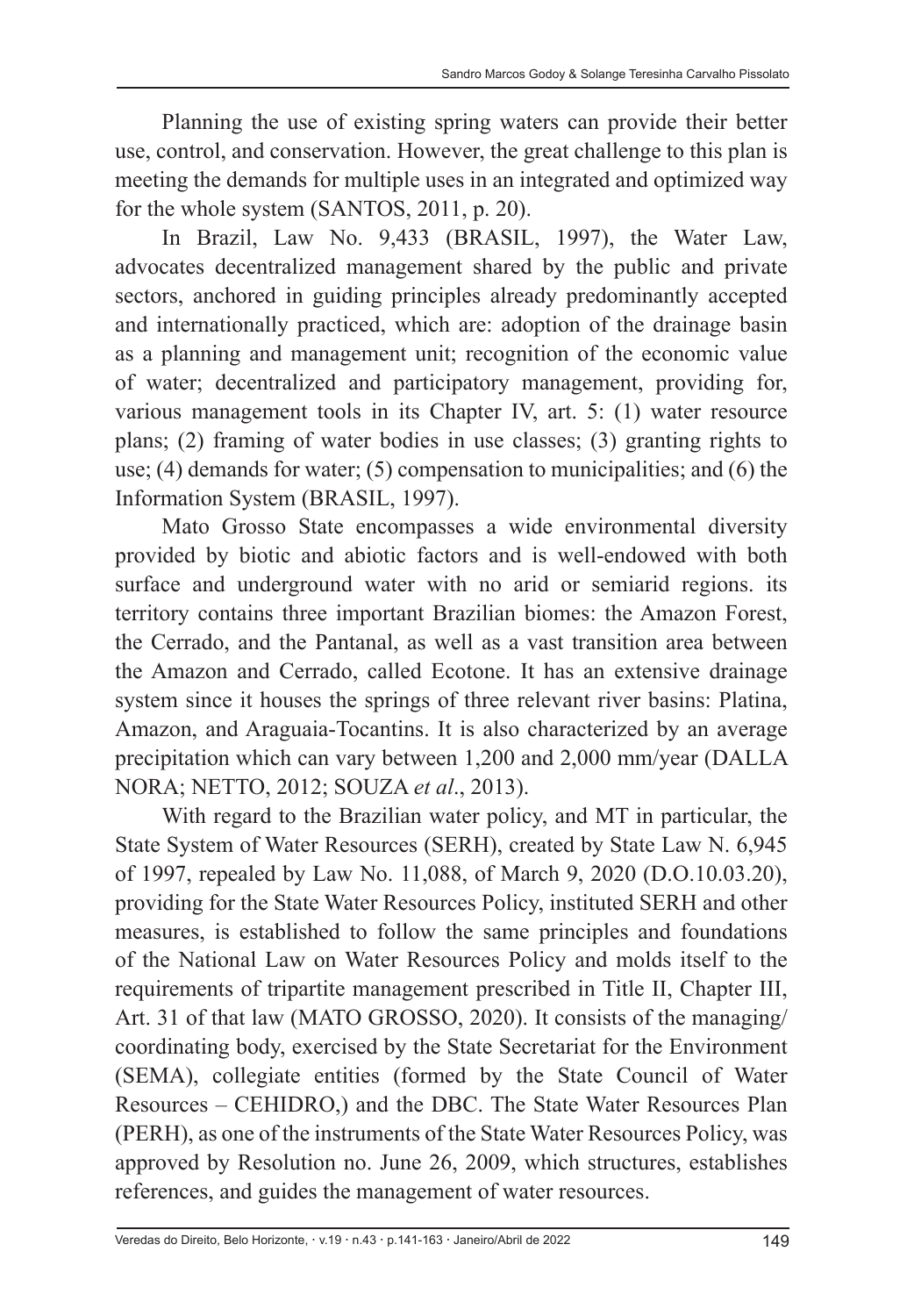In the SERH composition, SEMA is the managing body through the Superintendence of Water Resources (SURH), the State Council of Water Resources (CEHIDRO), and the Drainage Basin Committees (DBC). The guidelines of the national legislation, in Kravutschke and Carvalho's perception (2018, p. 56), "[…] need an articulation with actors of various planning levels. This articulation would be related to the strengthening of local institutions in a form of decentralized management". Due to this bias, an incentive was opened, and the public power was incentivized since high technological capacity is an essential amalgamator of coordination in users and society's integrated and participatory action.

The guiding principles and foundations of water legislation are prescribed in Title I, Chapter III of the discussed law. They are the public domain of the waters; their economic value; priority use in scarcity for human consumption and animal watering; maximized multiple uses; river basins as water management units; and decentralized management, which should count on the Public Power, Users, and Communities (MATO GROSSO, 2020).

Important collegiate bodies, such as water resources councils, DBC, and basin agencies, make up the water resources management system (MATO GROSSO, 2020). A Drainage Basin Committee consists of a collegiate body with power to act in the area of the respective basin:

> Its aims to promote the planning and management of water resources and articulate the integration of management with the State and the National System. This body has numerous competencies, among which the following stand out: arbitrating conflicts over water use; approve plans for the application of financial resources collected by demands to water use; approve the granting of rights to water resources for hydroelectric plants, industries, mixed farming businesses, and others (SUEKAME *et al.*, 2013, p. 2).

In MT, the DBC, known as the water parliament, "[…] are entities of the National Water Resources Management System (SINGREH) of ANA which act as discussion and deliberation points regarding the management of water resources, sharing management responsibility with public authorities" (SALESSE, 2021, p. 1).

The DBC are an integral part of the SGRH which has specific management instruments provided for in the State Water Resources Policy in MT to be properly instituted and implemented, maintaining its connection with the strengthening of state water resource management bodies and the attribution of all water management instruments. Put another way: "The process of managing water resources is naturally complex, creating the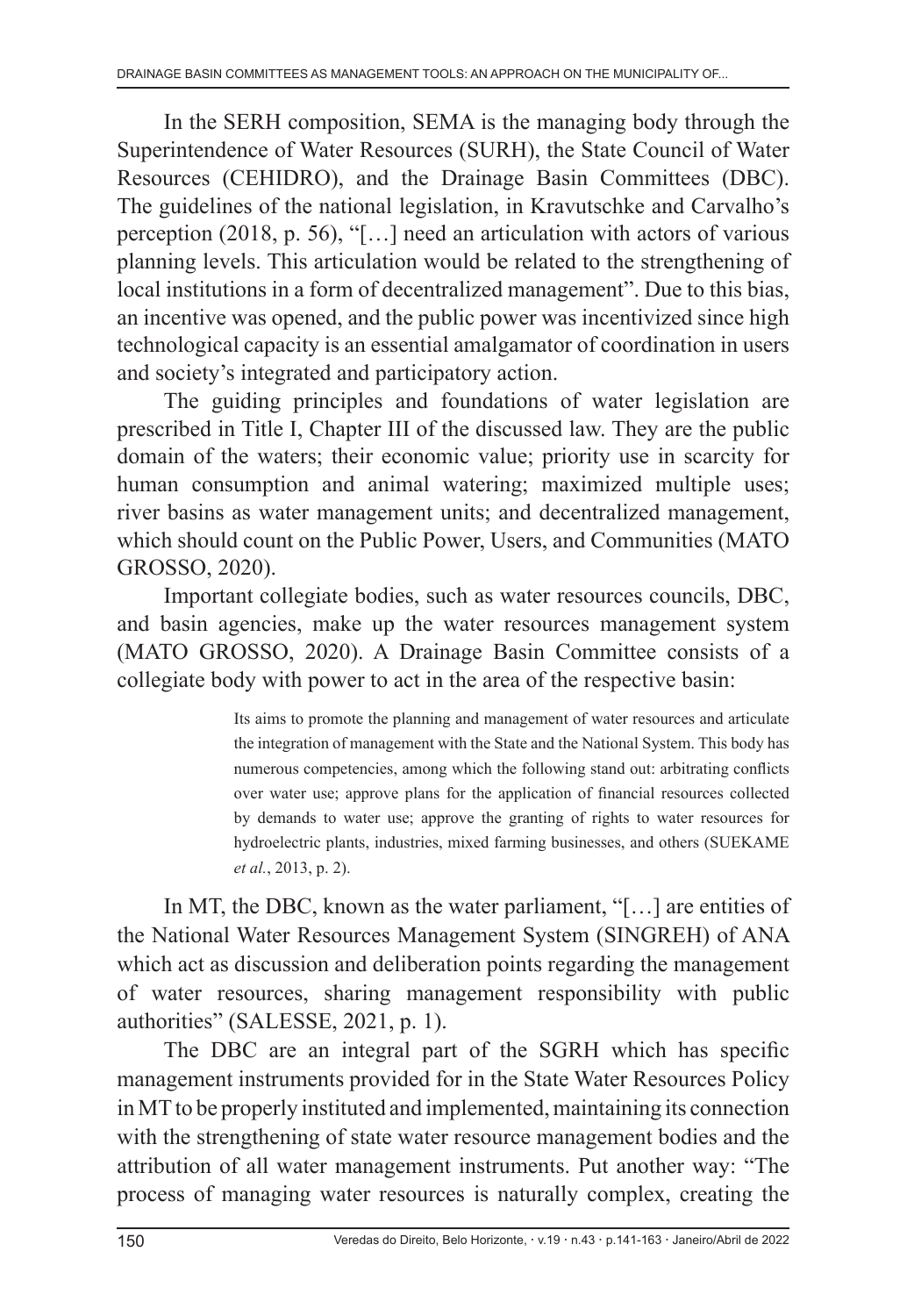necessary conditions to plan the use of water resources in a balanced way to multiple uses imposes a participatory approach which involves all stakeholders" (SUEKAME *et al.*, 2013, p. 3).

Overall, 13 Planning and Management Units (PMU) subdivide the Hydrographic Region (HR) – Paraguay, seven of which are in the state of MT: P-1 – Jauru; P-2 – Upper Middle Paraguay; P-3 – Upper Paraguay; P-4 – Upper Cuiabá River; P-5 – São Lourenço; P-6 – Correntes Taguaí; and P-7 – Paraguay – Pantanal; (ANA, 2019); and six are in the state of Mato Grosso do Sul: II.1 – Correntes; II.2 – Taquari; II.3 – Miranda; II.4 – Negro; II.5 – Nabileque; and II.6 – Apa (ANA, 2019).

Currently, 10 MT DBC are regulated by resolution no. 04/2006, which deals with DBC creation, one of which in progress to implement the Upper Paraguay DBC, currently in several regions: "DBC Covapé, DBC Sepotuba; DBC Baixo Teles Pires, DBC São Lourenço, DBC Alto Teles Pires, DBC Cuiabá, DBC Cabaçal, DBC Jaurú, DBC Médio Teles Pires, and DBC Alto Araguaia". The Upper Paraguay DBC was recently established and still undergoes bureaucratic adjustments, resolution 116- 2019 in progress (SELESSE, 2021, p. 2).

Brought to contextualization and between attempts permeated by successes and errors, the genuine effort to point out forms of equally legitimate and democratic solutions for the participation of civil society in the Upper Paraguay River PMU P3 DBC, committed to effective decentralization, is unequivocal. It shows the process of framing river water bodies as a management product, as well as the discursive implications arising from understanding this tool in water management in MT.

Prospecting the future participation of civil society in the Upper Paraguay River PMU P3 DBC hopes, in the end, to expand the discussions of the segment on participatory spaces with the participation of local society after effective state and municipal basin committee water policies, thus following the national policy, inserting its local peculiarities, and structuring an understanding anchored in basic concepts since this theme has its own and unique concepts, which help in the aim of implementing water security.

### **2 CONTEXTUALIZATION OF THE MUNICIPALITY OF DIAMANTINO (MT)**

We should mention, as context and a general presentation, that the Diamantino municipality**,** in accordance with the data subsidized by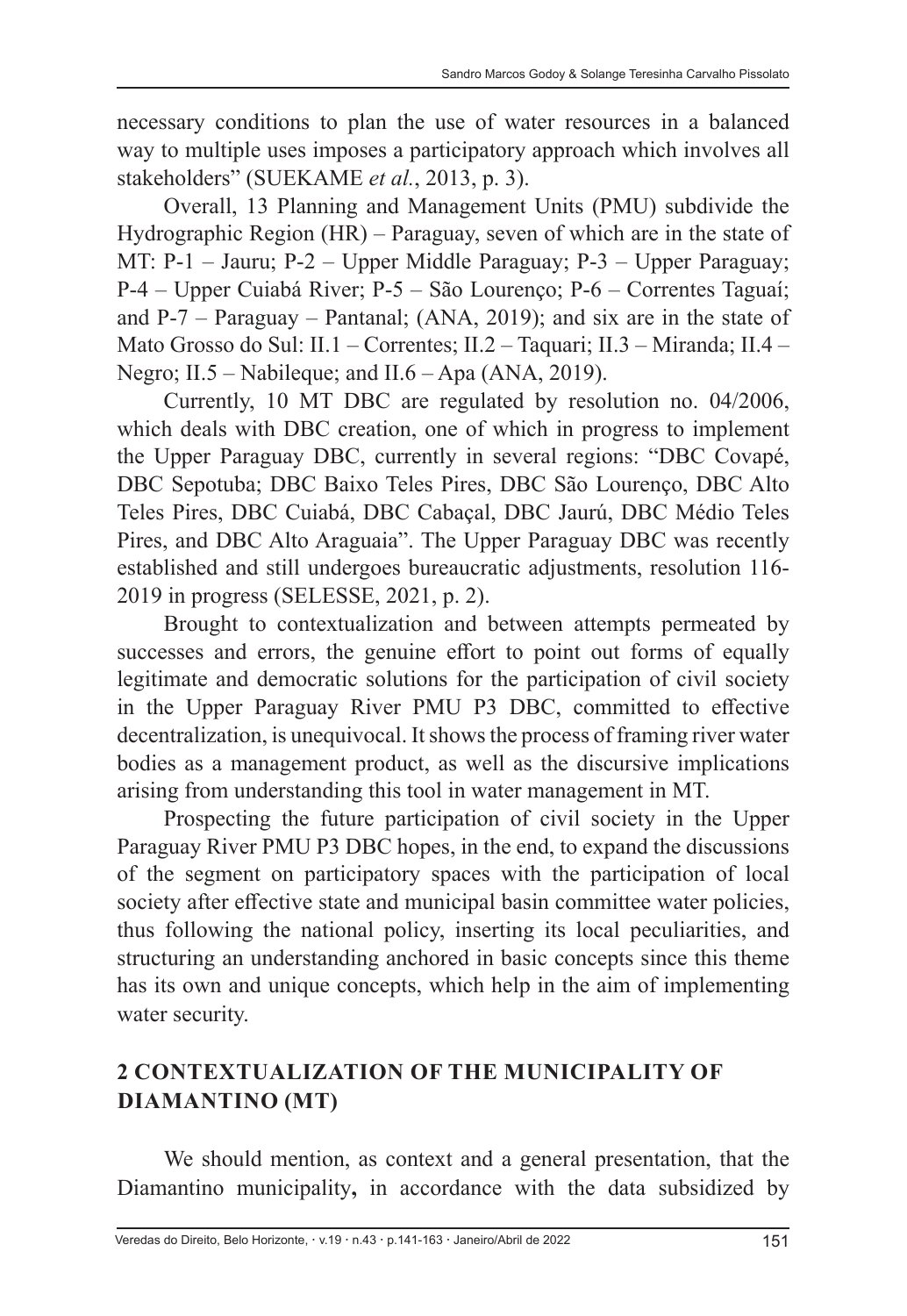the Brazilian Institute of Geography and Statistics (IBGE), is located southwest of MT at about 185 km from its capital Cuiabá, with a total area of 8,263.397 km² (IBGE, 2021).

According to the last population census (IBGE, 2021), conducted in 2010, the municipality had 20,341 inhabitants. We emphasize that the estimated population in 2019 was 22,041 inhabitants, which is equivalent to an approximately 8% population growth in the period.

The Municipal Basic Sanitation Plan of Diamantino (PMSB) states that the municipal water supply system is conducted via the superficial capture of the Diamantino River, Mina Areinha, and Córrego do Caju, belonging to the Upper Paraguay sub-basin. Also, as the PMSB states, the Diamantino municipality is located in a privileged region: exactly in one of the points in which Chapada dos Parecis, a plateau with altitudes around 500 meters divides the Amazon and Platina Basins (LIMA; MODEST SON; MOURA, 2017).

Diamantino is situated in the southern buttress of this chapada. Within its urban limits, we note the different directions of the streams interpolating the urban area: those near the Novo Diamantino neighborhood head north to meet the Amazon, whereas those passing near the city center seek the Paraguay River, toward the south (LIMA; MODEST SON; MOURA, 2017).

The Paraguay River springs are about 30 km from the city, surfacing in the Serra de Araporé, in the southern slope of Serra dos Parecis, in MT State. These springs extend over a swampy chapada called Brejal das Sete Lagoas, separating the Plata and Amazon drainage basins. The Diamantino River (LIMA) is born in this region (LIMA; MODESTO FILHO; MOURA, 2017).

Anchored on a legal basis constituted by Law No. 9,433 (BRASIL, 1997) — defining and instituting the PNRH — and Law No. 11,088, arts. 9 and 10 (MATO GROSSO, 2020) — establishing the state water resources policy of MT State — the framing of water bodies in classes, according to predominant water uses, aims to  $I$  – ensure that the waters have a quality compatible with the most demanding uses to which they are intended and II – reduce the costs of combating water pollution by permanent preventive actions. Both laws set the same goal.

With the implementation of the water resources plan of the Upper Middle Paraguay and Upper Paraguay P2 and P3 PMU and the framework of the streams of the Upper Paraguay PMU, P3 Upper Paraguay, to be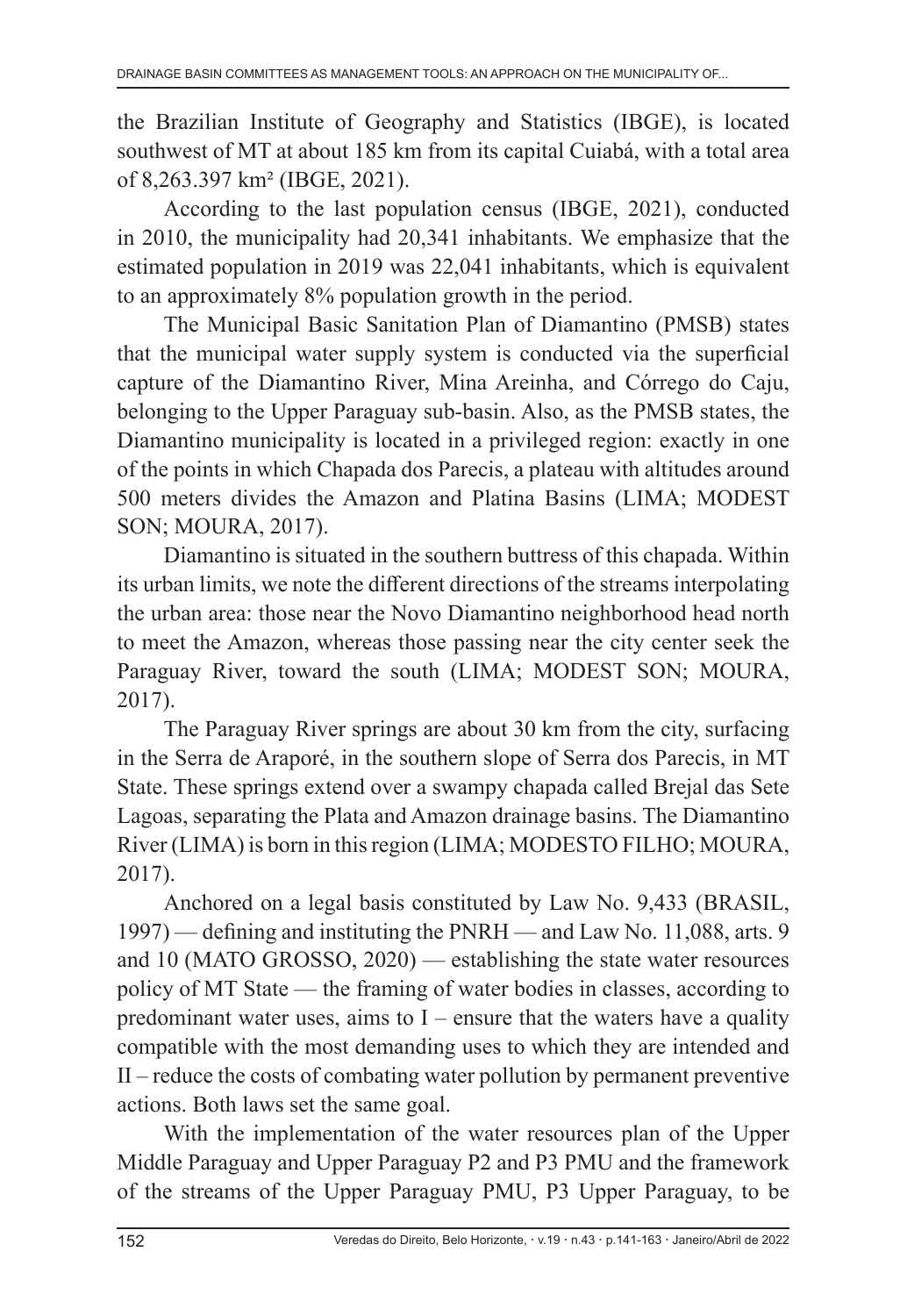executed via the water resources plan of the upper Paraguay P2 and Upper Paraguay P3, the MT State Department of Environment (SEMA) presented the proposal for framing the water bodies of PMU P2 and P3 and its financial responsibility. The Universidade Federal de Mato Grosso (UFMT) Support Foundation Uniselva was responsible for its technical support, concluding the Collaboration Term 1400/2017/ SEMA/MT with the approval of the Collegiate Organs SINGREH, starting in March/2018 with a time lapse of 20 years (timeline 2018-2038) (SILVA *et al.*, 2021).

This proposal resulted in the fulfillment of some stages and technical documents and public minutes of the Committee, showing the discussion which culminated in a final document to update the classification of the water bodies of this basin. The final approval of the proposed framework by public authority, user, and civil society representatives complied with the formalities provided for in the legislation of tripartite water management.

The team implementing the framing step consisted of General Coordination: Luciana Sanches (DESA-UFMT); Technical Coordinator: Jhonatan Barbosa da Silva (DESA-UFMT); Sanitary and Environmental Engineering: Polyana Comino Redivo-Mestre (PPGH-UFMT); responsible for public meetings and workshops: Rafael Pedrollo de Paes (DESA-UFMT); Technology Coordinator: Bruno Santos Abdalla (SETEC-UFMT); Facilitator of public workshops: Rodrigo Faccioni (Agronomist Engineer) (SILVA *et al.*, 2021). The activities (products) were structured based on the resolution of the National Council of the Environment no. 91 (CONAMA, 2008), which establishes the general procedures for framing surface and underground water bodies. These support the framing and are included in art. 3 of resolution<sup>4</sup>.

The basic scope of the accepted term presents the Water Resources Plan (PRH) PMU P2 and P3, contemplating public participation and containing the following steps: (1) diagnosis: survey of the demands and quantitative and qualitative balances of the P2 and P3 units, visualizing the regions showing criticality in the current scenario; (2) prognosis: projection of demands and balances, with short-, medium-, and long-term scenarios, in which it is possible to see the regions in which new critical regions will arise from the point of view of the quantity and quality of water; (3) action plan: both the prognosis and the action plan were delivered with public participation and the action plan is a set of actions to ensure water

<sup>4</sup> Art. 3 – the proposed framework should be developed in accordance with the Water Resources Plan of the river basin, preferably during its preparation and should contain the following: (1) diagnosis; (2) prognosis; (3) proposals for targets for framework alternatives; and (4) program for implementation.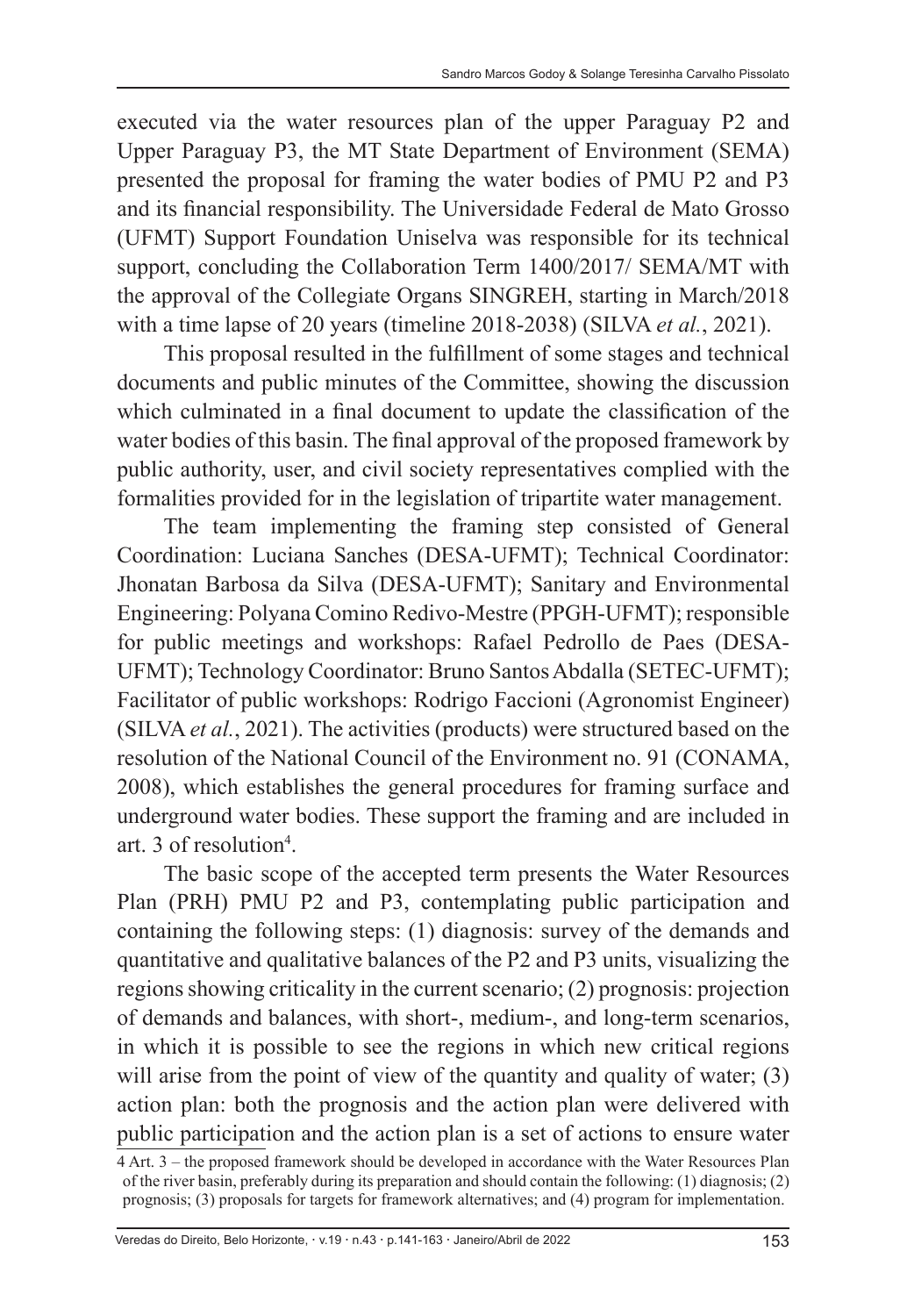security over the 20-year horizon, from 2018 to 2038; and (4) operational manual: a practical operational manual including the actors for the short-, medium- and long-term implementation of the action plan, also delivered with public participation.

As for framing (art. 3º resolution CONAMA n. 91/2008), this stage presented some definitions, procedures, and purposes of framing water bodies in classes, aiming "To ensure the quality of water and its compatibility with more demanding uses to which they are intended to reduce the costs of combating water pollution by permanent preventive actions" (MESQUITA, 2018, p. 60). A second moment presented the PMU P2 and P3 framework from the Water Resources Plan of the middle (P2) and upper Paraguay (P3) PMU.

The hydrographic basins are divided into 12 Hydrographic Regions (RH), some of which are in MT State. The Paraguay HR has 13 units, including P2 and P3 PMU, an area of interest for this study.

Framing is one of the instruments which Law No. 9,433 (BRASIL, 1997) defines as necessary for management. It serves as a fundamental mechanism for maintaining a surveillance system on water quality and its classification is based on its own legislation (BORSOI; TORRES, 1997).

Next, as Silva *et al.* (2021) explain, the characteristics of the work conducted on the central theme of this study are presented, described, and discussed: the water resources plan, in which the simultaneous framework was proposed. The framework proposal followed the following methodology: diagnosis, prognosis, preparation of a framework proposal, and, finally, a framework implementation program. We should note that the stage of elaboration of the framework proposal, at first with diagnosis and prognosis, has provided opportunities to identify the balance sheets of the current and future scenarios, regions which will present quantitative and qualitative criticality, thus constituting its backdrop.

The proposed framework itself was composed of four steps, covering the identification of the areas to be framed – strictly speaking, all water bodies must and will be framed we need to clearly look for which areas this framework will be proposed – pre-framing, water quality modeling, and framework proposal (MEETING, 2021). It should be noted that the proposal for a preliminary framework of some areas was elaborated based on the regions showing or which will show criticality, such as urban areas, Indigenous lands, and conservation and protection units, these first prioritized stretches. In a second moment, we moved to the pre-framing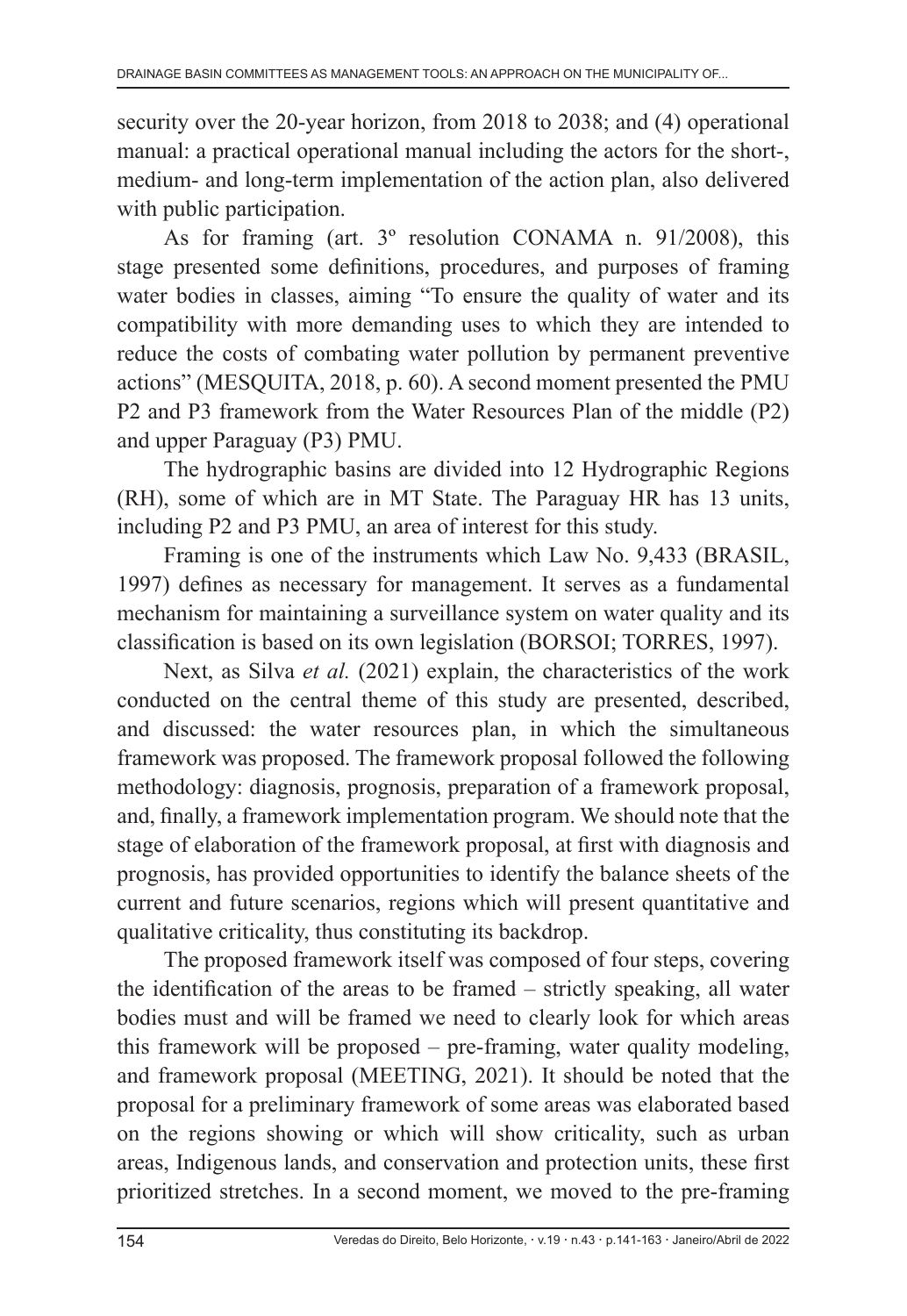stage, which consisted of looking at the bodies of water by the users surrounding them and define the water quality needed to serve them.

In the glimpsed regions, we found that the quality limits for the care of these users are extrapolated. Quality modeling was performed to adjust the loads to ensure, in these areas, the quality of the water for users. In this third stage, modeling, loads were standardized and reduced to meet water quality to users (SILVA *et al.*, 2021).

The last step is the proposed framing itself, after modeling and adjusting these loads. Sections were adjusted and the framework proposed according to technical and financial limitations. The framing of water bodies "[…] is the establishment of the meta-goal of water quality (class) to be objectively achieved or maintained in a body of water segment, according to the intended predominant uses over time;" here we talk about goals (ANA, 2007, p. 23).

Classifying water bodies is classifying fresh, brackish, and salt water according to prevailing current and future uses (class system). This is the state of water quality itself. Diagnosis and prognosis show the water quality in regions P2 and P3.

These classes represent a set of conditions and patterns of water required for satisfying current or future preponderant uses. In a close synthesis, to define the water framework is to define the quality of water for that body (MEETING, 2021). For it to serve its users by an established goal, for the current and future time, it is necessary to reach and maintain quality. Finally, to end the program, the stage of implementation of the framework is reached, by presenting one of the proposals whose objective is to give concreteness and effectiveness to this proposal of framework.

These guidelines refer to the protection and preservation of aquatic communities and the use of water, which requires a higher quality: public supply, irrigation; animal watering. Navigation is less demanding (CONAMA, 2005).

Thus, as for the most demanding uses, according to the legal standards of definition, the special class reaches all users. As classes increase (Class 1, Class 2, Class 3, and Class 4), fewer users are served. The special class contains the most demanding uses, excellent water quality and, in class 4, the use is less demanding and the quality of the water is poor (CONAMA, 2005).

In the uses of fresh water, the higher the class, the lower the water quality. In supply for human consumption, it is possible to reach up to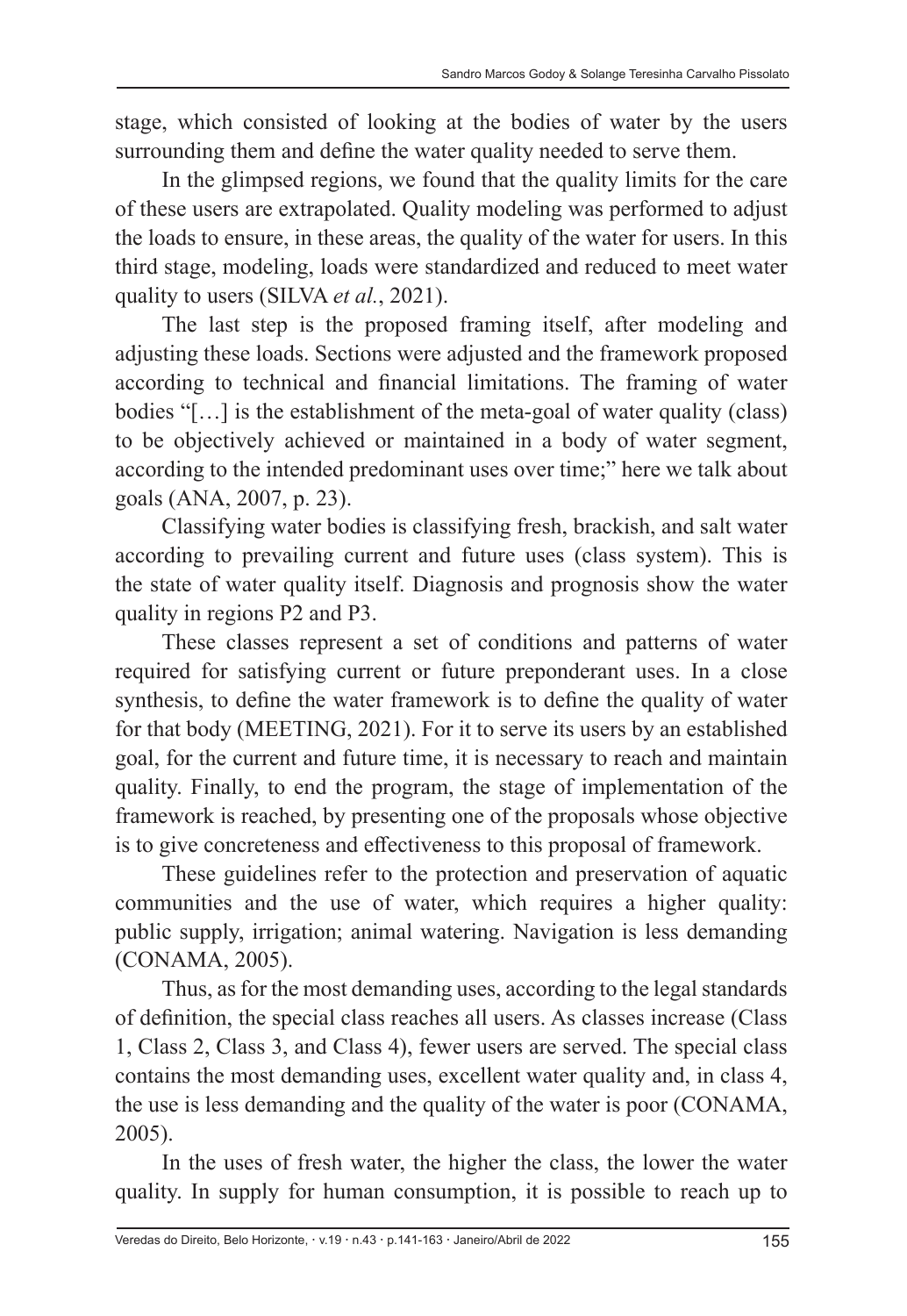class 3 to serve it. Navigation can be served by all classes, from 1 to 4 (CONAMA, 2005).

The river framework should consider three main pillars, the proposal should contain three perspectives: (1) the river identified by the current condition; (2) the river encircled by will (desire for the water quality of local users); and (3) the river that can be had, considering the existing technical, financial, and socioeconomic limitations. It is about this quality that the proposal is constructed because it is the most realistic, considering the limitations (SILVA *et al.*, 2021).

We find 27 sub-basins, starting in Sepotuba, Cabaçal; Bugres, and Paraguay regions, relevant to PMU P3; and P2 involving the rivers Diamantino, Santana, Pari, Joacoarinha, Jauquara, Branco, Sangue, and Onça magra. The proposed framework was made for both the main and tributary rivers.

The suggested framework considered the evaluation of the current, trend, and proposed scenarios. Structuring measures consist of 10 targets (from 1 to 10) in the short-, medium-, and long-term and include structural targets according to five targets (from 11 to 15) which correspond to sanitation works and others requiring a higher financial cost which must have an investment budget (MEETING, 2021).

It is important to highlight the studies for PMU P2 and P3 since the region shows situations of competitive use or real conflict and potential for water in the following segments: agriculture, industry, mining, agriculture, public supply, fishing, hydroelectric, and industry. The steps of the PRH PMU P2 and P3 presented by the technical team were thus arranged: (a) social dynamics: social mobilization meetings, PRH dissemination, communication with the local population; (b) diagnosis: physical, social, economic (among others) characterization of the current reality of the region; (c) prognosis: projection of availability and future demands, with the appropriate recommendations; and (d) definition of short-, medium-, and long-term objectives and strategic goals and actions (SILVA *et al.*, 2021). It is necessary that leaders from the government sphere, academics, innovation agents, water users, and water resources technicians participate in this process.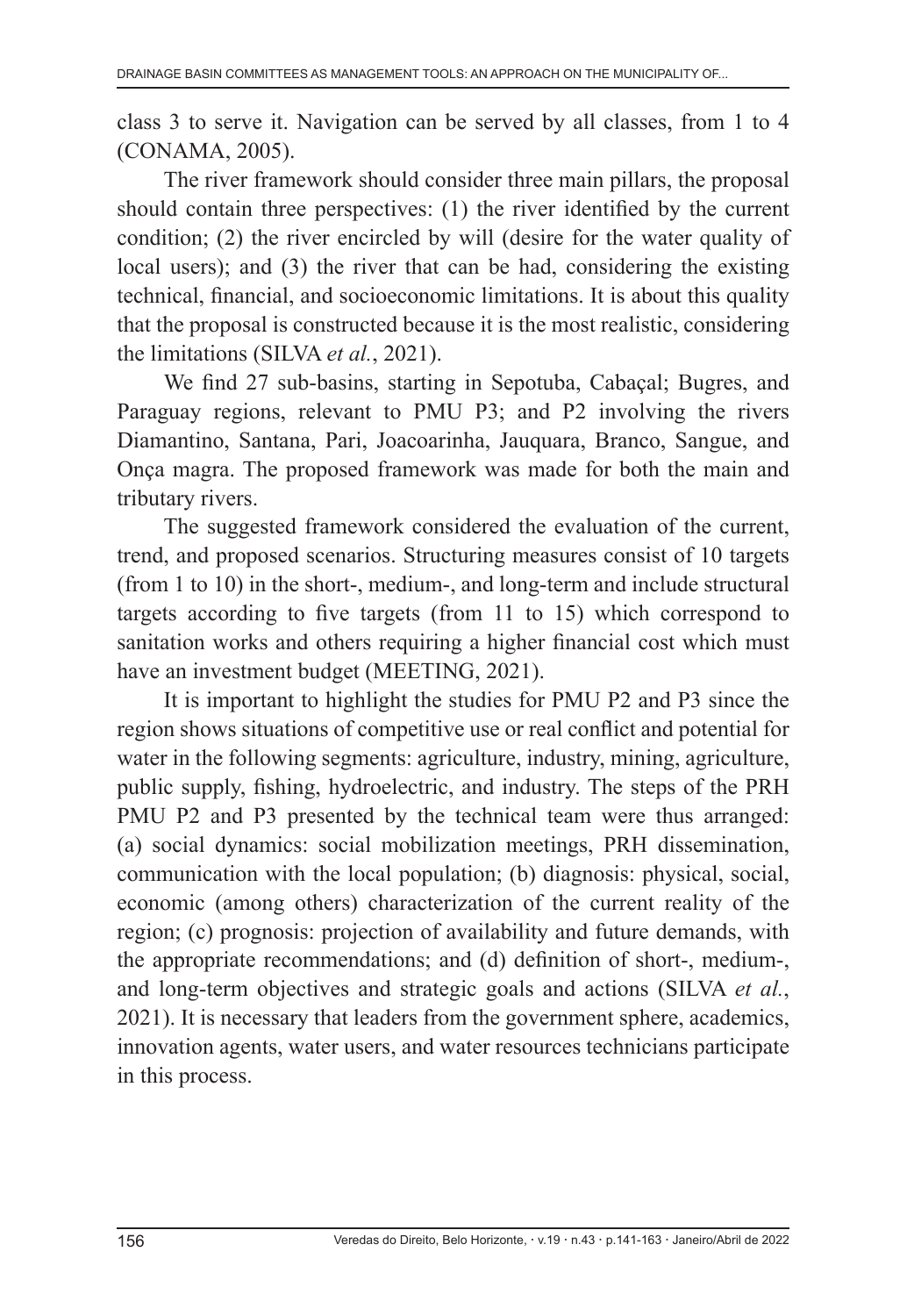#### **2.1 Project of the Mato Grosso Public Ministry – Waters for the future – interiorization**

The Project Water for the Future, an initiative of the MT Public Ministry, has a UFMT partnership and seeks to ensure water security as a means to prevent the water crisis. Currently, the project is consolidated in Cuiabá (MT), with participation of other municipalities.

The project aims to increase the actions of pollution surveillance and degradation of water resources and Permanent Preservation Areas (APP), in accordance with the Institutional Strategic Planning (PEI) (2020-2023) of the MT MP. In 2020, the Project Water for the Future – Interiorization was developed. Following the action plan, the project contains the preliminary prospect mapping springs in the field as steps for future actions in other municipalities, aiming at confirming, characterizing, and evaluating environmental damage in APP (MORAES; PANSONATO; BARBOSA, 2018).

This document will anchor technical teams for field work, increasing the number of potential springs and their geographical location, contributing to the planning, saving resources and accelerating the technical teams' performance in the municipalities which adhere to the Water for the Future project, adding to the promotion of supervision and repair of environmental damage pertinent to water resources (MORAES; PANSONATO; BARBOSA, 2018).

# **2.2 Prospect mapping springs in the municipality of Diamantino (MT)**

Prospect mapping the springs in the Diamantino municipality (MT), which composes one of the stages of the Project encamped by the State MP, entitled 'Waters for the Future,' developed in the municipality of Diamantino (MT), resulted in technical report no. 60/2020 of the technical team composed by geologists Chauanne da Cunha Guimarães and Jessica Melanya Sisti de Paiva, the Forest Engineer José Guilherme Roquette, and the Prosecutor Marcelo Caetano Vacchiano, who brought the technical note.

The municipality of Diamantino has 1,703 springs preliminarily mapped, of which seven are in its urban perimeter. We observed that the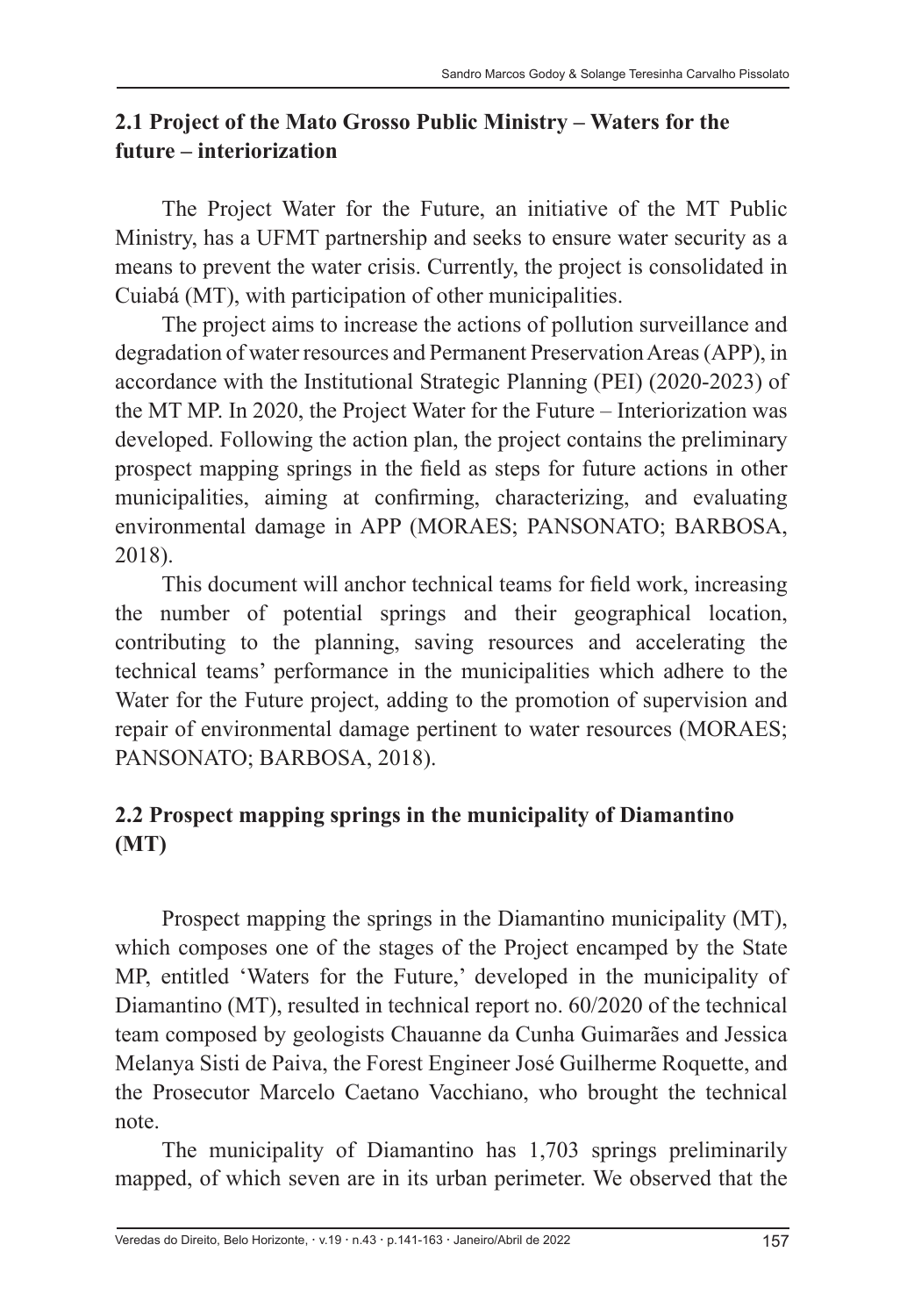proportion between the number of springs and the municipality area (urban and rural areas) corresponds to 0.20 springs/km². We should mention the possibility that other springs were not contemplated in the mapping according to the scale of the work performed, recommending the analysis of the landscape in more refined scales to identify other springs, especially in the Diamantino urban area.

## **CONCLUSION**

This study aimed to shed light and discuss a theme materializing into a great problem humanity currently experiences: the water crisis. It intersects other crises, such as the energy crisis in subordinate countries and the production of energy by stream in Brazil.

Marked by challenges including conflicting interests between different sectors, it is also linked to a food crisis since lack of water prevents food production. Our research was based on bringing a prospective look at the future, without the intention of covering all dimensions related to water.

We should remember that this study addressed a reality reinforcing the need to improve our view on water security, fostering reflection and discussing DBCs as an instrument for managing and implementing water policies in MT. More punctually, we discussed the framing of water bodies, prospect mapping of springs and the DBC in Diamantino.

In these opportunities, the complex set of uses and users can generate different points of view on water use. Water use concerns are quite distinct and condition a particular look on stakeholders. The water available in drainage basins must meet often competing demands, thus accommodating all these visions and interests is no easy task.

Bringing the discussion back to the present, we highlight that the actions developed by the MT Public Ministry project, entitled 'Water for the Future – Interiorization' is a technical document. In addition to meeting ANA guidelines, the revision and consolidation of future activities configure technical support, anchoring more coordinated and integrated actions to defend the interests which we now recognize as common, and no longer isolated. Thus, they support the elaboration, implementation, and improvement of management instruments with the inclusive participation of diverse actors.

In this bias, we found that the notes to which the technical report referred came from Committee members and the population's meetings and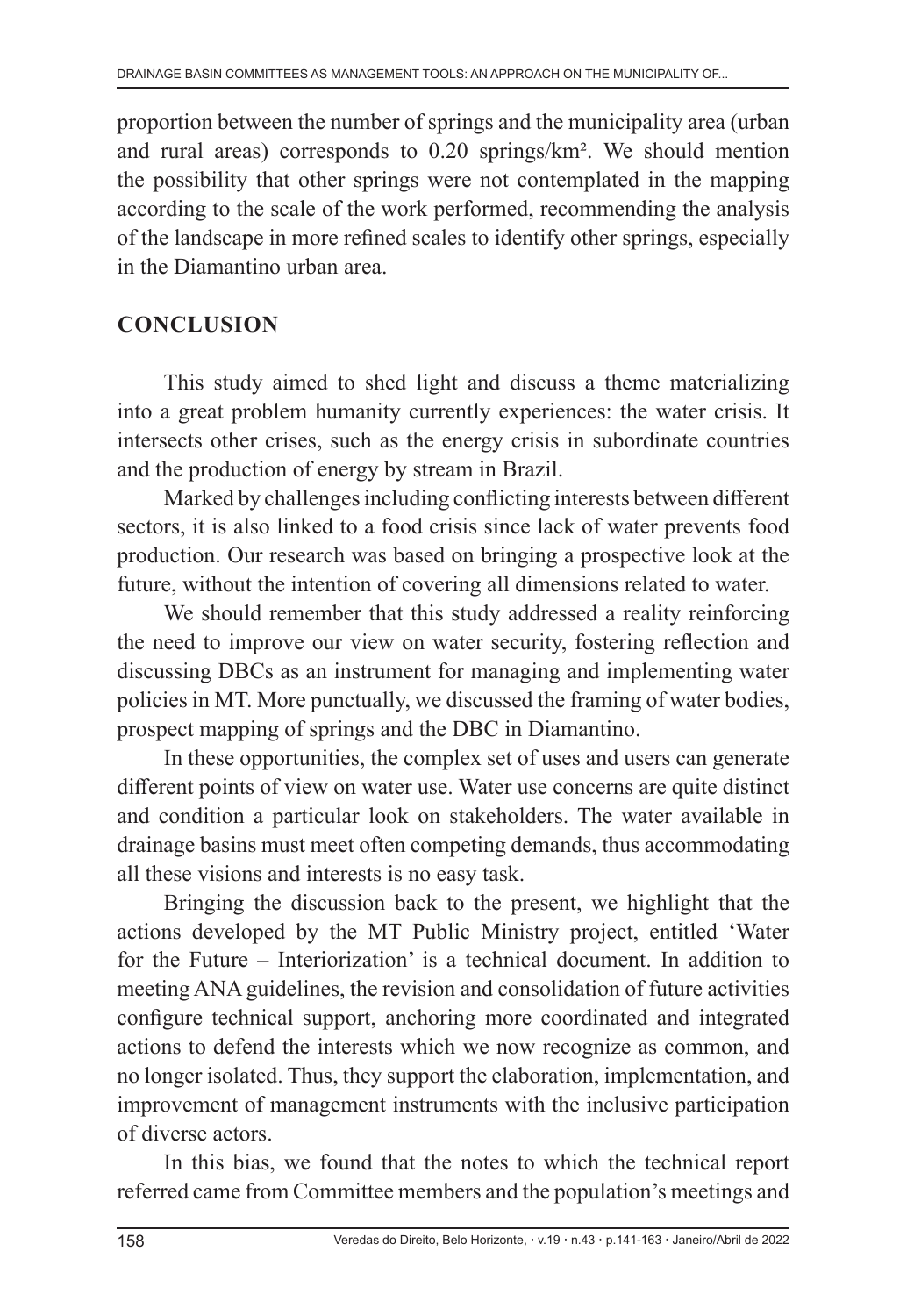technical suggestions, contributing to the drainage basin plan of Planning Unit (PMU) P3. This articulation would relate to the strengthening of local institutions in a form of decentralized management via an integrated action, giving concreteness to users and society's participatory process. We should mention the prospect mapping of springs presented by the State MP which evinced that Diamantino is endowed with a wide water network concentrated in its rural area, which requires a planning focused on this environment and its specificities.

We conclude that the steps making up the Planning Unit (PMU) P3 drainage basin plan, belonging to the Paraguayan Water Resource MT for Diamantino, has overcome the phase of presenting its prognosis, i.e., constructing scenarios to define goals, guidelines, and strategies of action in the implementation phase, and began the preliminary stages of the process, in line with what is recommended in the essence of an integrated water resources management. The Upper Paraguay DBC, on the other hand, undergoes bureaucratic adjustments**,** resolution no. 116-2019 in progress.

#### **REFERENCES**

ANA – AGÊNCIA NACIONAL DE ÁGUAS E SANEAMENTO BÁSI-CO. *Atlas águas*: segurança hídrica do abastecimento urbano. Brasília, DF: ANA, 2021.

ANA – AGÊNCIA NACIONAL DE ÁGUAS E SANEAMENTO BÁSI-CO. *Conjuntura dos recursos hídricos no Brasil*. Encarte especial sobre a crise hídrica. Brasília, DF: ANA, 2014. Available from: https://arquivos. ana.gov.br/pnsh/pnsh.pdf. Acess on: Dec. 1, 2021.

ANA – AGÊNCIA NACIONAL DE ÁGUAS E SANEAMENTO BÁ-SICO. *Nota técnica conjunta n. 4/2019/SPR/SER*. Documento no 02500.087916/2019-79. Brasília, 23 de dezembro de 2019. Proposta de atualização da Resolução ANA n. 64/2018 *Plano de recursos hídricos da região hidrográfica do Paraguai*. Relatório Final. Brasília, DF: ANA, 2019. Available from: https://www.gov.br/ana/pt-br/assuntos/gestao-das- -aguas/planos-e-estudos-sobre-rec-hidricos/plano-de-recursos-hidricos- -rio-paraguai/07-nt-4\_2019\_spr\_sre\_1a\_parte.pdf/view. Acess on: Nov. 10, 2021.

ANA – AGÊNCIA NACIONAL DE ÁGUAS E SANEAMENTO BÁSI-CO. *Plano nacional de segurança hídrica*. Brasília, DF: ANA, 2019.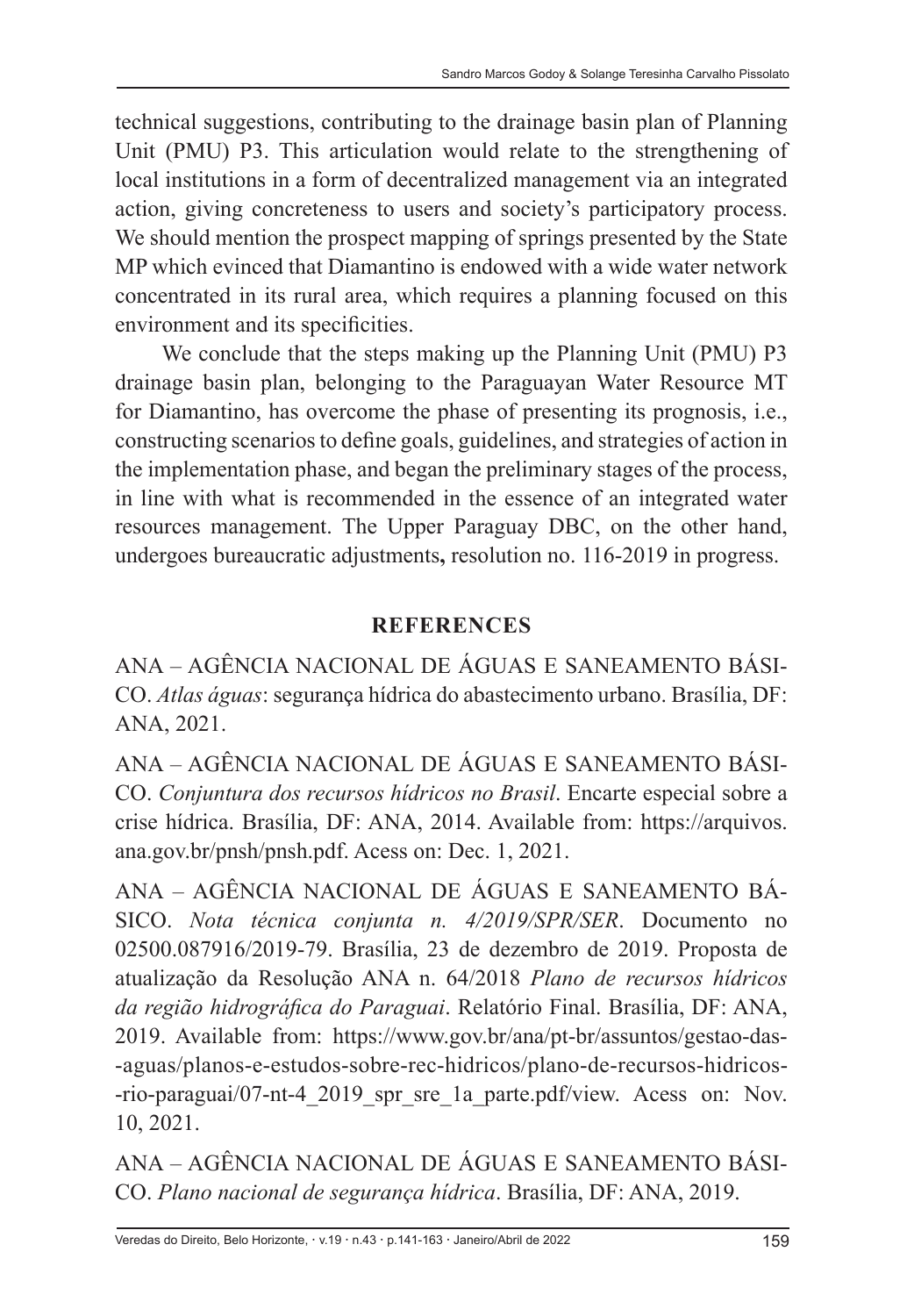ANA – AGÊNCIA NACIONAL DE ÁGUAS E SANEAMENTO BÁSI-CO. *Programa do enquadramento dos corpos d'*água do Brasil, e panorama da qualidade das águas subterrâneas no Brasil. Brasília, DF: ANA, 2007. (Caderno de Recursos Hídricos, 5).

BORSOI, Z. M. F.; TORRES, S. D. A. A política de recursos hídricos no Brasil. *Revista do BNDES*, Rio de Janeiro, v. 4, n. 8, p. [143]-165, dez. 1997. Available from: http://www.bndes.gov.br/SiteBNDES/export/sites/ default/bndes\_pt/Galerias/Arquivos/conhecimento/revista/rev806.pdf. Acess on: Dec. 10, 2021.

BRASIL. [Constituição (1988)]. *Constituição da República Federativa do Brasil.* Brasília, DF: Presidência da República, [2016]. Available from: http://www.planalto.gov.br/ccivil\_03/constituicao/constituicao.htm. Access on: Oct. 28, 2021.

BRASIL. Ministério do Meio Ambiente. Lei n. 9.433, de 08 de janeiro de 1997. Política Nacional dos Recursos Hídricos, regulamenta o inciso XIX do art. 21 da Constituição Federal, e altera o art. 1º da Lei n. 8.001, de 13 de março de 1990, que modificou a Lei n. 7.990, de 28 de dezembro de 1989. *Diário Oficial da União*. Brasília, DF: Secretaria de Recursos Hídricos, 1997. Available from: http://www.planalto.gov.br/ccivil\_03/leis/ l9433.htm. Acess on: Dec. 10, 2021.

CONAMA – CONSELHO NACIONAL DE MEIO AMBIENTE. *Resolução CONAMA n. 357, de 17 de maio de 2005*. Dispõe sobre a classificação dos corpos de água e diretrizes para o seu enquadramento, bem como estabelece as condições e padrões de lançamento de efluentes, e dá outras providências. Brasília, DF: Ministério do Meio Ambiente, 2005. Available from: http://pnqa.ana.gov.br/Publicacao/RESOLUCAO\_CO-NAMA n 357.pdf. Acess on: Dec. 10, 2021.

CONAMA – CONSELHO NACIONAL DE MEIO AMBIENTE. *Resolução CONAMA n. 91, de 05 de novembro de 2008*. Dispõe sobre procedimentos gerais para o enquadramento dos corpos de água superficiais e subterrâneos. Brasília DF: Ministério do Meio Ambiente, 2008. Available from: http://pnqa.ana.gov.br/Publicacao/RESOLU%C3%87%- C3%83O%20CNRH%20n%C2%BA%2091.pdf. Acess on: Dec. 10, 2021.

DALLA CORTE, T. *Ecologia política da água*: Instrumentos jurídicos (inter)nacionais para a gestão da água virtual. Tese (Doutorado) – Centro de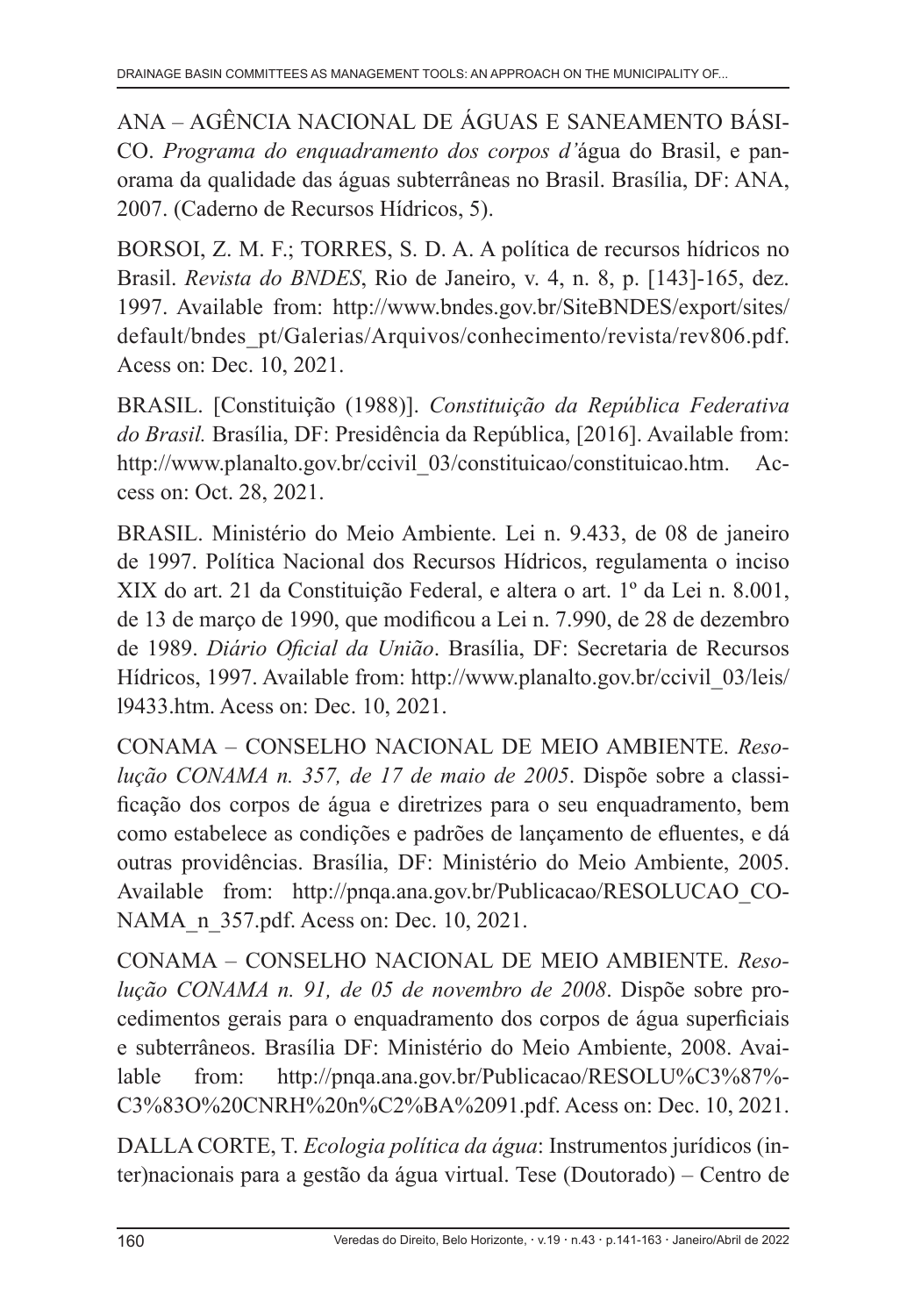Ciências Jurídicas, Programa de Pós-Graduação em Direito, Universidade Federal de Santa Catarina, Florianópolis, 2019. Available from: https://repositorio.ufsc.br/handle/123456789/211368. Acess on: Dec. 1, 2021.

DALLA NORA, G.; NETTO, L. D. R. G. Características políticas e naturais dos recursos hídricos no estado de Mato Grosso. *Revista Geonorte*, Manaus, v. 3, n. 4, p. 692-702, 2012.

FERNANDES, V. R. *et al*. Secas e os impactos na região sul do Brasil. *Revista Brasileira de Climatologia*, Curitiba, ano 17, v. 28, p. 561-584, jan./ jun. 2021. Available from: https://revistas.ufpr.br/revistaabclima/article/ view/74717/43814. Acess on: Dec. 10, 2021.

IBGE – INSTITUTO BRASILEIRO DE GEOGRAFIA E ESTATÍSTICA. *Banco de dados agregados*. Rio de Janeiro: IBGE, 2021. Disponível: https://cidades.ibge.gov.br/brasil/panorama. Acess on: Nov. 16, 2021.

JACOBI, P. R.; CIBIM, J.; LEÃO, R. S. Crise hídrica na macro metrópole paulista e resposta da sociedade civil. *Estudos Avançados*, São Paulo, v. 29, n. 84. 2015. Available from: https://www.scielo.br/j/ea/a/V6K8tDqY3sSqgFGSWGqDVJh/?format=pdf&lang=pt. Acess on: Dec. 18, 2021.

JACOBI, P. R.; PAZ, M. G. A.; ALVES, E. M. Acesso à água na Região Metropolitana de São Paulo frente às ameaças climáticas. *In:* SILVA, J. I. A. O. (org.). *O problema da água e o saneamento:* algumas respostas. v. I. Campina Grande: EDUEPB, 2021. p. 246-281. Available from: https://www.researchgate.net/publication/356972461 O\_problema\_da\_ agua e do saneamento algumas respostas Volume 1 O problema da agua e do saneamento algumas respostas Volume 1/link/61b4ee6e1d-88475981e118c5/download. Acess on: Dec. 12, 2021.

KRAVUTSCHKE, A. C. *A representação e a representatividade da sociedade civil no comitê de bacia hidrográfica do rio Tibagi, a partir da análise do discurso*. Tese (Doutorado) – Universidade Estadual de Ponta Grossa, Ponta Grossa, 2019. Available from: https://tede2.uepg.br/jspui/ handle/prefix/2827. Acess on: Nov. 20, 2021.

KRAVUTSCHKE, A. C.; CARVALHO, S. M. C. O processo discursivo na proposta do novo enquadramento dos corpos d'água da Bacia do Rio Tibagi-PR(Brasil*). Geografia*, Londrina, v. 27, n. 2, p. 51-72, ago. 2018. Available from: https://www.uel.br/revistas/uel/index.php/geografia/article/view/29785. Acess on: Dec. 20, 2021.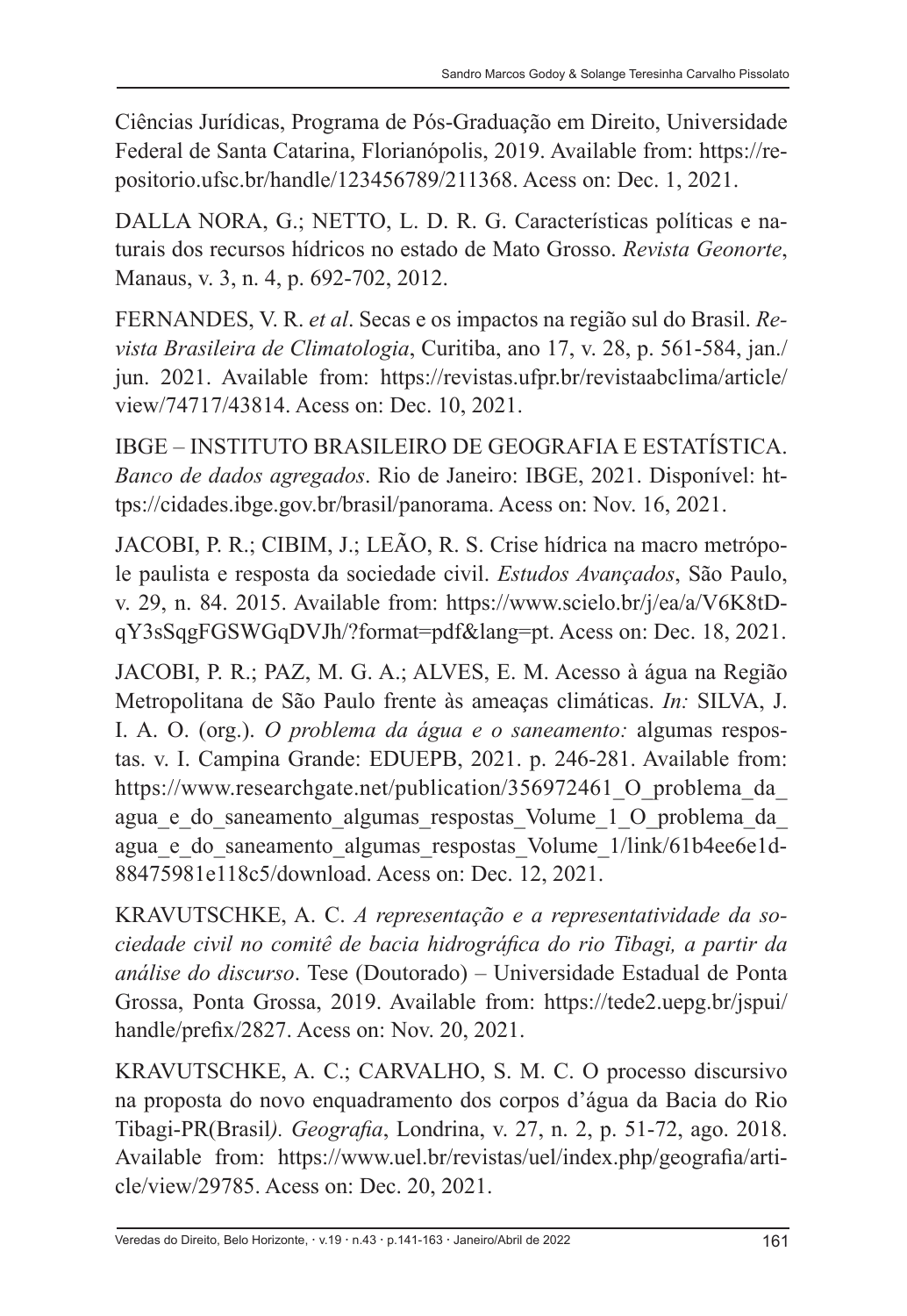LIMA, E. B. N. R.; MODESTO FILHO, P.; MOURA, R. M. P. *Plano municipal de saneamento básico*: Diamantino-MT. Cuiabá: EdUFMT, 2017. Available from: http://pmsb106.ic.ufmt.br/wp-content/uploads/2018/04/ PMSB\_Diamantino.pdf. Acess on: Dec. 2, 2021.

MATO GROSSO. Assembleia Legislativa do Estado de Mato Grosso. Secretaria de Serviços Legislativos. *Lei n. 11.088, de 09 de março de 2020*. Dispõe sobre a Política Estadual de Recursos Hídricos, institui o Sistema Estadual de Recursos Hídricos e dá outras providências. Cuiabá: Assembleia Legislativa do Estado de Mato Grosso, 2020. Available from: https:// www.al.mt.gov.br/legislacao/22400/visualizar. Acess on: Dec. 2, 2021.

MESQUITA, L. F. G. Os comitês de bacias hidrográficas e o gerenciamento integrado na Política Nacional de Recursos Hídricos. *Desenvolvimento e Meio Ambiente*, Curitiba, v. 45, p. 56-80, abr. 2018. Available from: https:// revistas.ufpr.br/made/article/view/47280. Acess on: Nov. 28, 2021.

MORAES, A. J. F.; PANSONATO, A.; BARBOSA, G. N. (org.). *Procedimentos metodológicos do projeto Água para o futuro utilizados nas nascentes urbanas de Cuiabá*. Cuiabá: EdUFMT, 2018. Available from: https://aguaparaofuturo.mpmt.mp.br/downloads/manual/EBOOK-Manual de Procedimentos Aguaparaofuturo.pdf. Acess on: Dec. 2, 2021.

PIHL, E. *et al*. Ten new insights in climate science 2020 – a horizon scan. *Sustentabilidade Global*, v. 4, jan. 2021. Available from: https:// www.cambridge.org/core/journals/global-sustainability/article/ten-newinsights-in-climate-science-2020-a-horizon-scan/02F477AAABBD-220523748C654EBD6F15. Acess on: Dec. 15, 2021.

REUNIÃO pública do plano de recursos hídricos P2 e P3. *[S.l.]*: Sema Mato Grosso, 2021. 1 vídeo (43:20). Available from: https://www.youtube. com/watch?v=QsD1B9x3C-4&t=14s. Acess on: Dec. 9, 2021.

SALESSE, M. Comitês de bacias hidrográficas de MT definem datas das reuniões de 2021. *Governo de Mato Grosso*, 15 jan. 2021. Available from: http://www.mt.gov.br/-/16284598-comites-de-bacias-hidrograficas-de-mt- -definem-datas-das-reunioes-de-2021. Acess on: Dec. 5, 2021.

SANTOS, V. S. *Modelo de otimização quali-quantitativo multiobjetivo para o planejamento dos recursos hídricos superficiais, com aplicação à Bacia do Rio Paraíba*. Tese (Doutorado) – Programa de Pós-Graduação em